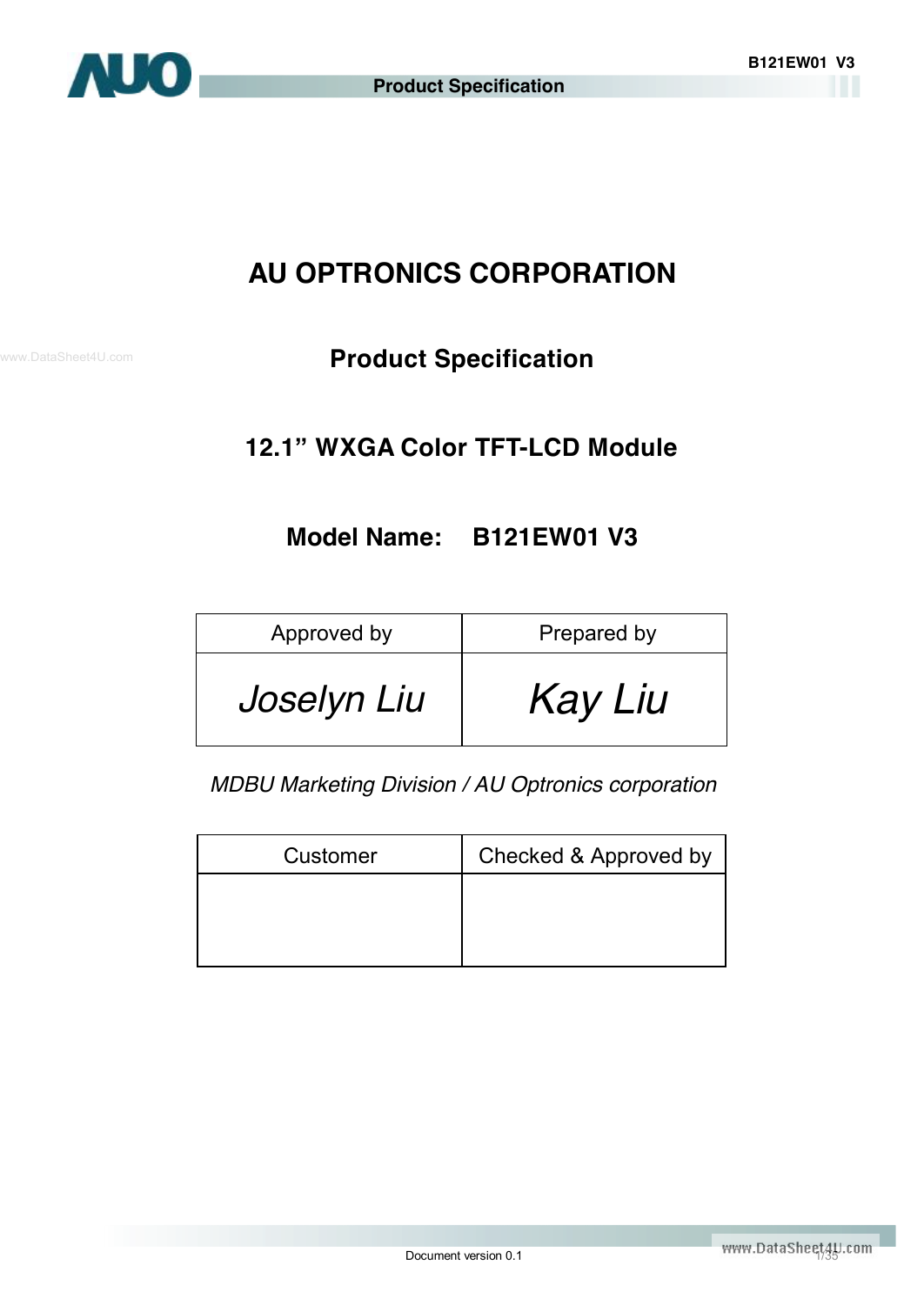

www.DataSheet4U.com

# **12.1" WXGA Color TFT-LCD Module Model Name: B121EW01 V.3**

# **(V) Preliminary Specifications ( ) Final Specifications**

 **Note: This Specification is subject to change without notice.**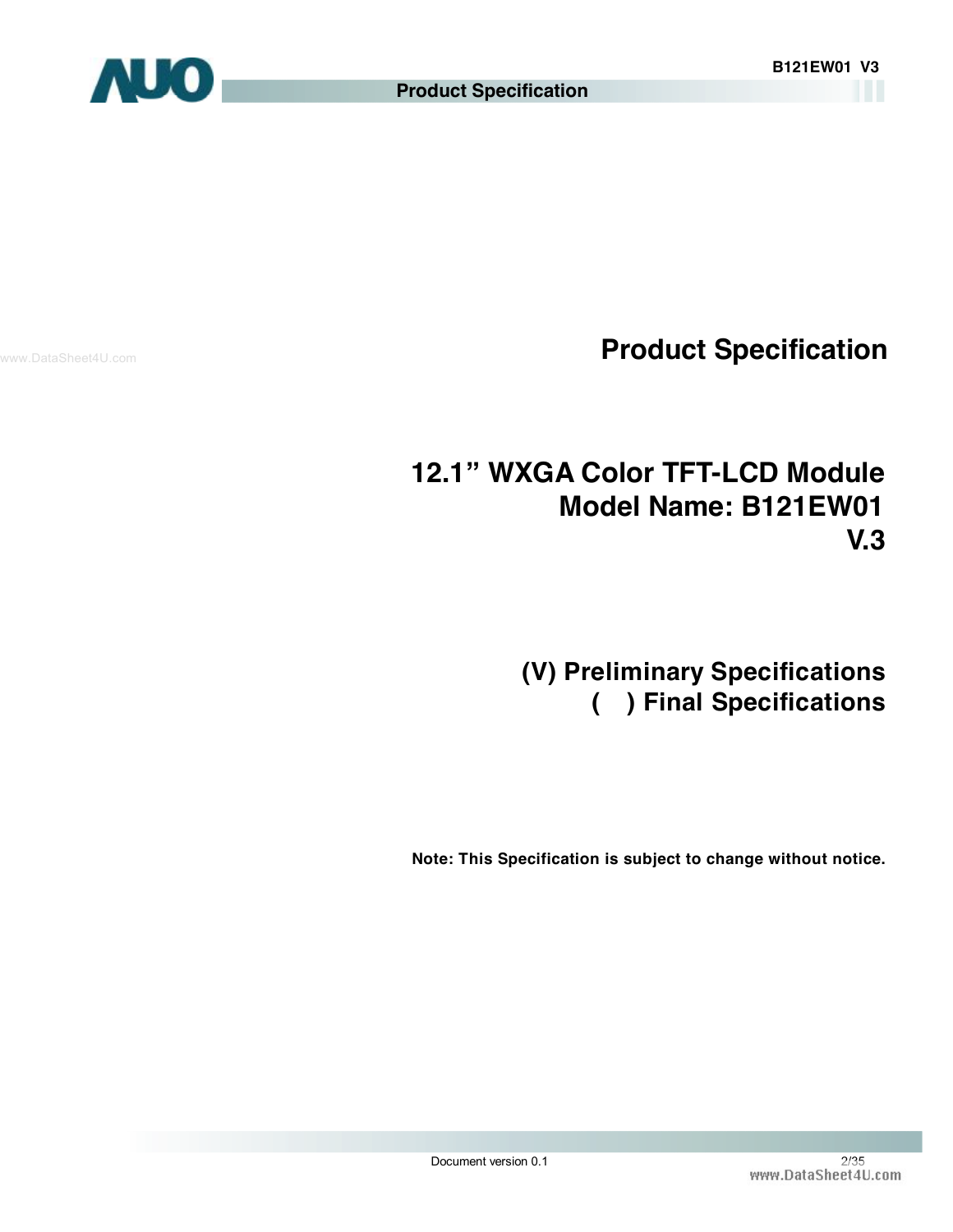

# **Contents**

| www.DataSheet4U |  |
|-----------------|--|
|                 |  |
|                 |  |
|                 |  |
|                 |  |
|                 |  |
|                 |  |
|                 |  |
|                 |  |
|                 |  |
|                 |  |
|                 |  |
|                 |  |
|                 |  |
|                 |  |
|                 |  |
|                 |  |
|                 |  |
|                 |  |
|                 |  |
|                 |  |
|                 |  |
|                 |  |
|                 |  |
|                 |  |
|                 |  |
|                 |  |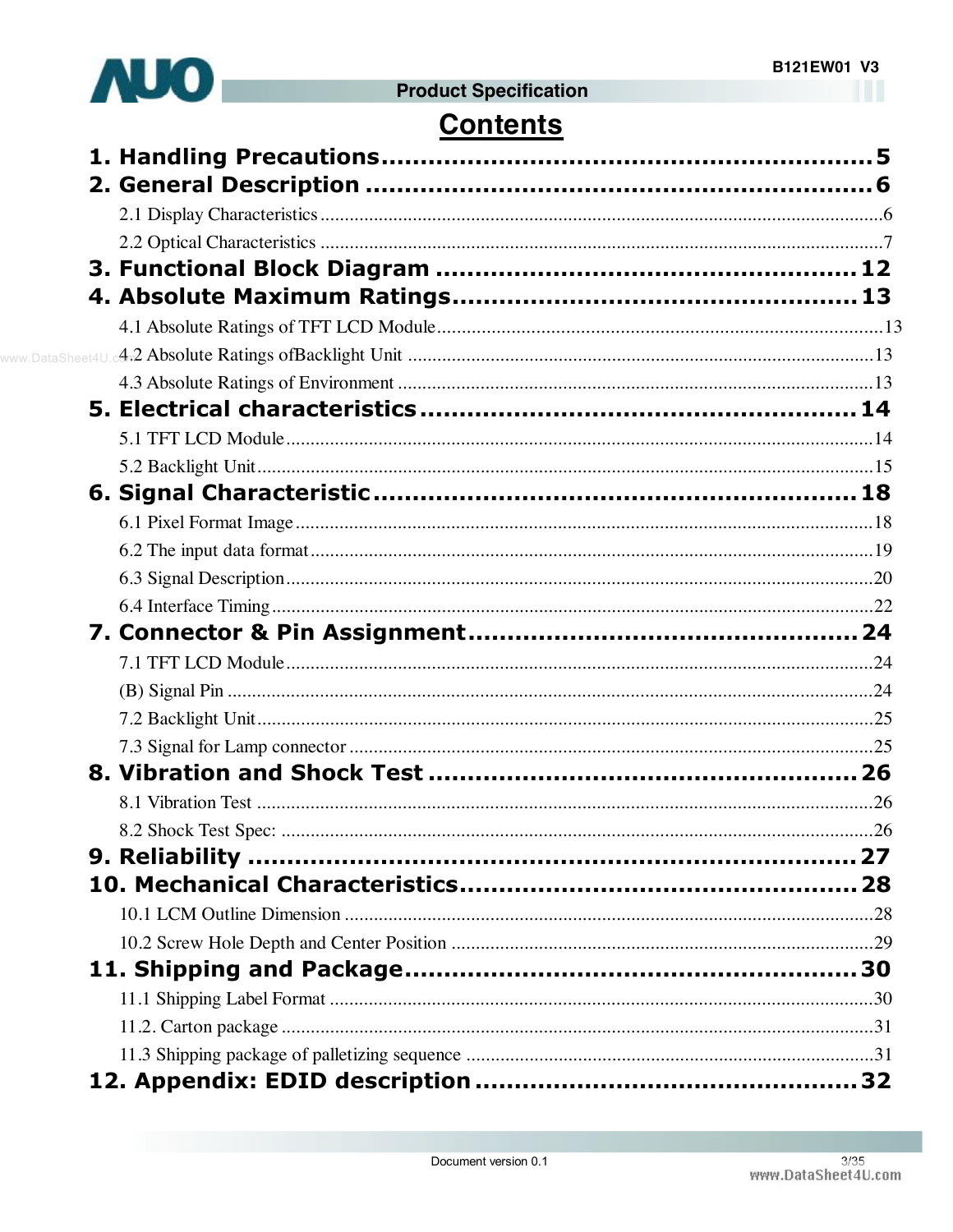

| Version and Date   Page |     | <b>Old description</b>            | <b>New Description</b> | <b>Remark</b> |
|-------------------------|-----|-----------------------------------|------------------------|---------------|
| 0.12005/05/31           | All | <b>First Edition for Customer</b> |                        |               |

www.DataSheet4U.com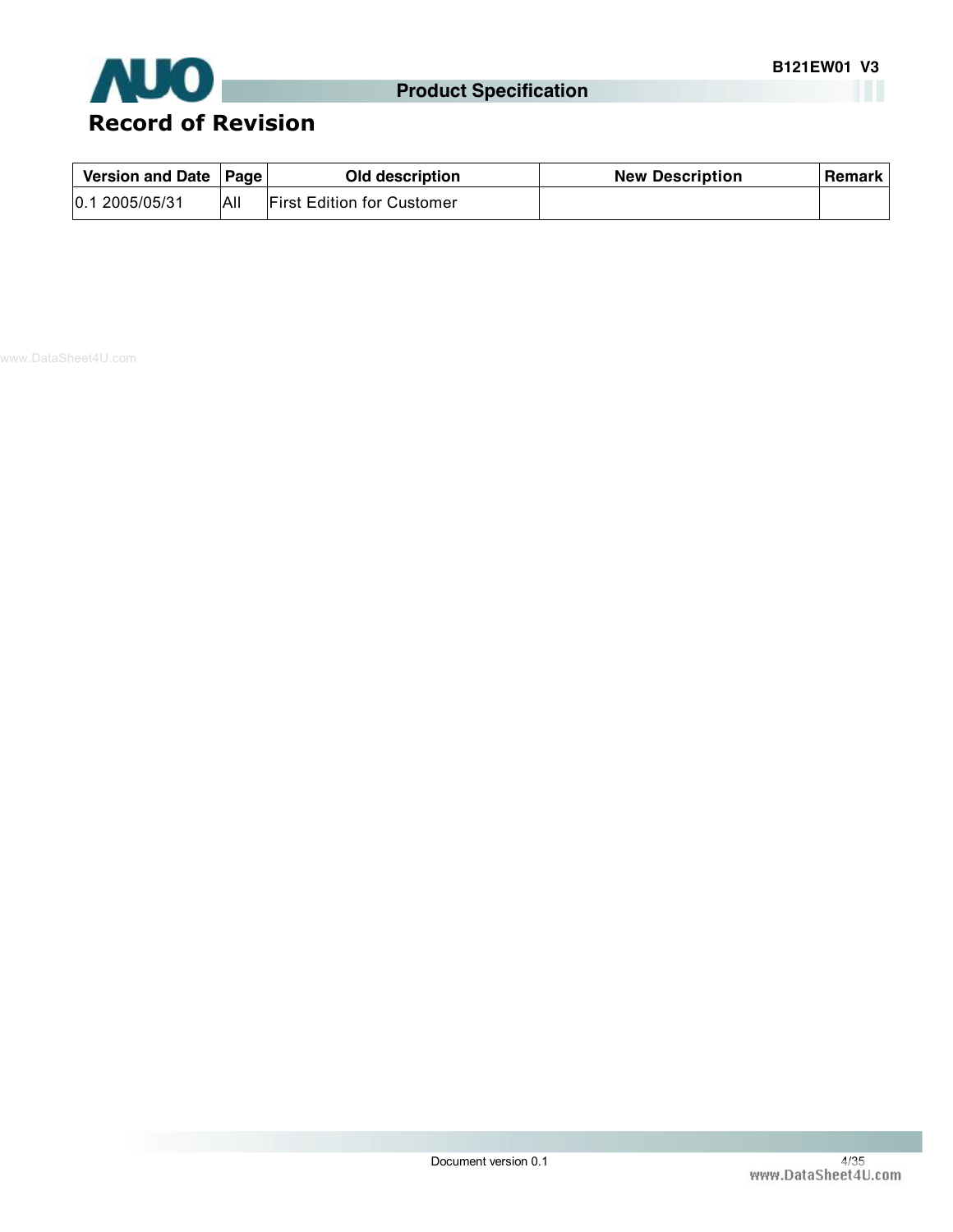

### **1. Handling Precautions**

- 1) Since front polarizer is easily damaged, pay attention not to scratch it.
- 2) Be sure to turn off power supply when inserting or disconnecting from input connector.
- 3) Wipe off water drop immediately. Long contact with water may cause discoloration or spots.
- 4) When the panel surface is soiled, wipe it with absorbent cotton or other soft cloth.

5) Since the panel is made of glass, it may break or crack if dropped or bumped on hard

- www.DataSheet4U.c**Surface.** 
	- 6) Since CMOS LSI is used in this module, take care of static electricity and insure human earth when handling.
	- 7) Do not open nor modify the Module Assembly.
	- 8) Do not press the reflector sheet at the back of the module to any directions.
	- 9) In case if a Module has to be put back into the packing container slot after once it was taken out from the container, do not press the center of the CCFL Reflector edge. Instead, press at the far ends of the CFL Reflector edge softly. Otherwise the TFT Module may be damaged.
	- 10)At the insertion or removal of the Signal Interface Connector, be sure not to rotate nor tilt the Interface Connector of the TFT Module.
	- 11) After installation of the TFT Module into an enclosure (Notebook PC Bezel, for example), do not twist nor bend the TFT Module even momentary. At designing the enclosure, it should be taken into consideration that no bending/twisting forces are applied to the TFT Module from outside. Otherwise the TFT Module may be damaged.
	- 12)Cold cathode fluorescent lamp in LCD contains a small amount of mercury. Please follow local ordinances or regulations for disposal.
	- 13)Small amount of materials having no flammability grade is used in the LCD module. The LCD module should be supplied by power complied with requirements of Limited Power Source(, IEC60950 or UL1950), or be applied exemption.
	- 14)The LCD module is designed so that the CFL in it is supplied by Limited Current Circuit(IEC60950 or UL1950). Do not connect the CFL in Hazardous Voltage Circuit.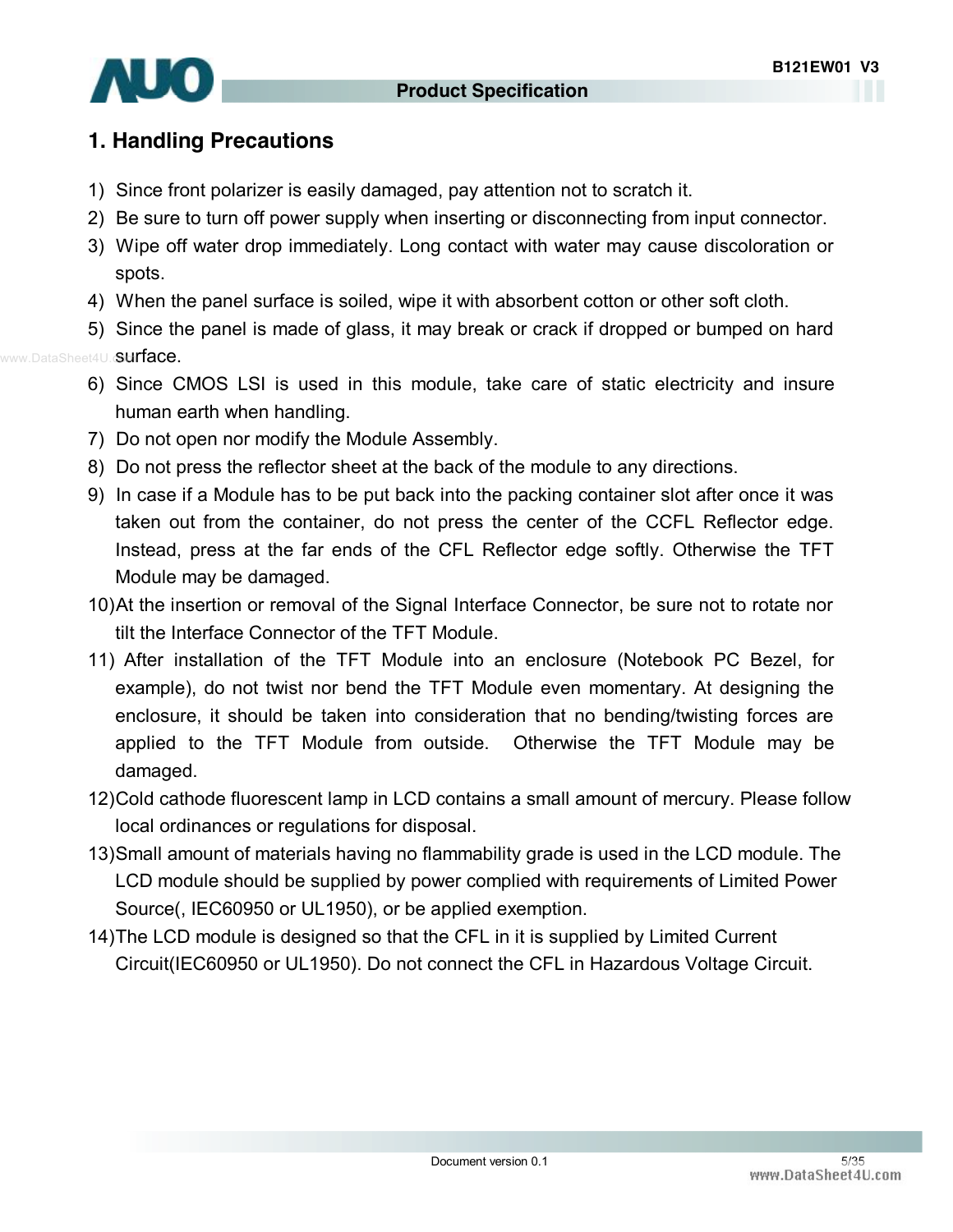

### **2. General Description**

B121EW01 V3 is a Color Active Matrix Liquid Crystal Display composed of a TFT LCD panel, a driver circuit, and backlight system. The screen format is intended to support the WXGA (1280(H) x 800(V)) screen and 262k colors (RGB 6-bits data driver). All input signals are LVDS interface compatible. Inverter card of backlight is not included.

B121EW01 V3 is designed for a display unit of notebook style personal computer and industrial machine.

## **2.1 Display Characteristics**

www.DataShee**The following items are characteristics summary on the table under 25 ℃ condition:** 

| <b>Items</b>                                     | <b>Unit</b>            | <b>Specifications</b>                                                 |
|--------------------------------------------------|------------------------|-----------------------------------------------------------------------|
| Screen Diagonal                                  | [mm]                   | 307.9 (12.1W")                                                        |
| <b>Active Area</b>                               | [mm]                   | 261.12(H) X 163.2(V)                                                  |
| Pixels H x V                                     |                        | 1280x3(RGB) x 800                                                     |
| <b>Pixel Pitch</b>                               | [mm]                   | 0.204X0.204                                                           |
| <b>Pixel Arrangement</b>                         |                        | R.G.B. Vertical Stripe                                                |
| <b>Display Mode</b>                              |                        | Normally White                                                        |
| <b>Typical White Luminance</b><br>$(ICFL=6.0mA)$ | $\lceil cd/m^2 \rceil$ | 200 typ. (5 points average)<br>180 min. (5 points average)<br>(Note1) |
| <b>Luminance Uniformity</b>                      |                        | 1.25 max. $(5 \text{ points})$                                        |
| <b>Contrast Ratio</b>                            |                        | 400 typ.                                                              |
| <b>Optical Rise Time/Fall Time</b>               | [msec]                 | 10/15 typ.                                                            |
| Nominal Input Voltage VDD                        | [Volt]                 | $+3.3$ typ.                                                           |
| <b>Typical Power Consumption</b>                 | [Watt]                 | 4.5W max.                                                             |
| Weight                                           | [Grams]                | 285g typ $300g$ max                                                   |
| <b>Physical Size</b>                             | [mm]                   | 275.82x 178 x 5.5 max.                                                |
| <b>Electrical Interface</b>                      |                        | 1 channel LVDS                                                        |
| <b>Surface Treatment</b>                         |                        | Glare, Harness 2H,<br>Haze 25%, Reflectance 4.3%                      |
| <b>Support Color</b>                             |                        | Native 262K colors (RGB 6-bit data<br>driver)                         |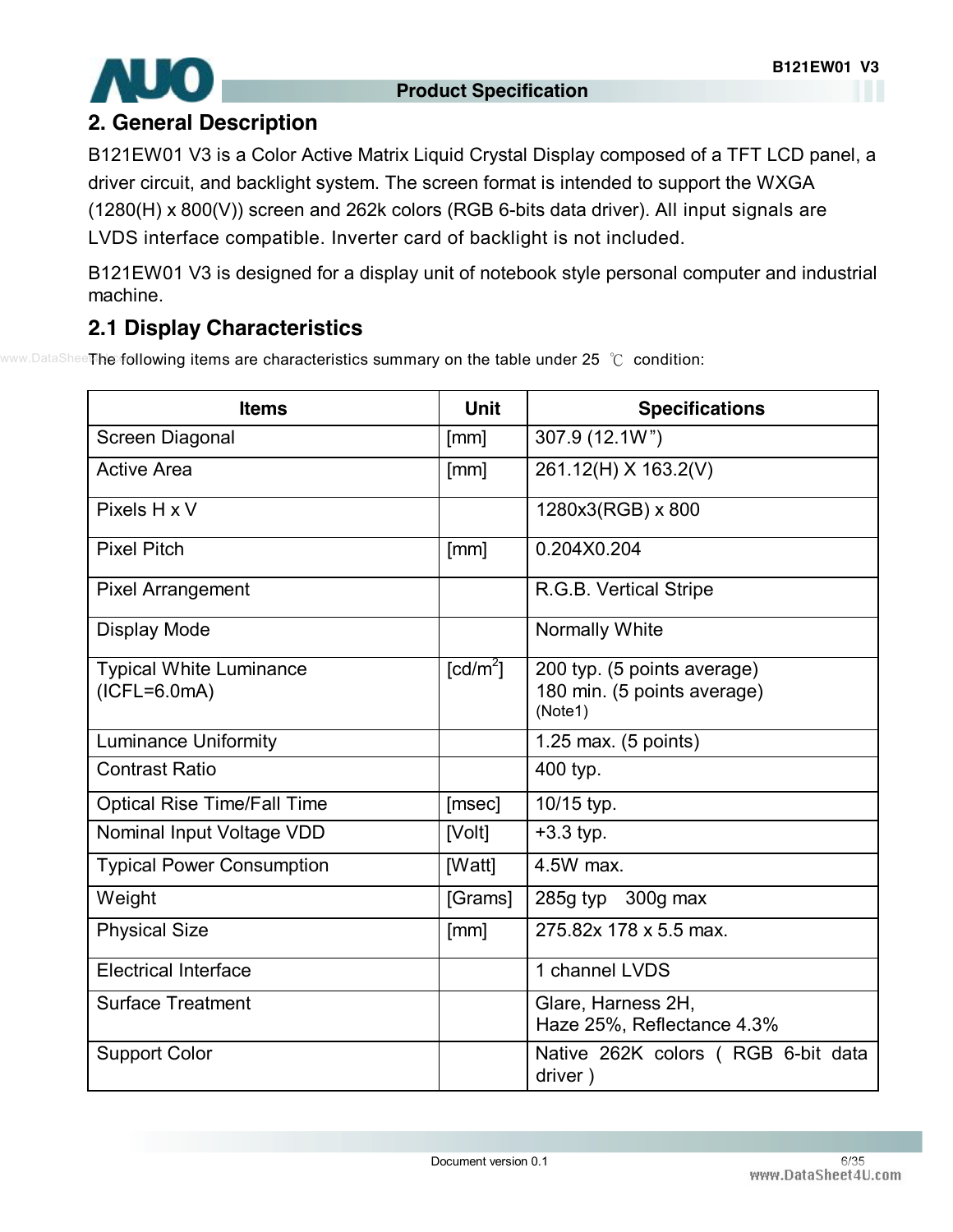

| Temperature Range<br>Operating<br>Storage (Non-Operating) | $\mathsf{I}^{\circ}$ C)<br>$r^0$ $\cap$ 1 | 0 to $+50$<br>$-40$ to $+60$ |
|-----------------------------------------------------------|-------------------------------------------|------------------------------|
|                                                           | ◡                                         |                              |
| <b>RoHS Compliance</b>                                    |                                           | <b>RoHS Compliance</b>       |

### **2.2 Optical Characteristics**

The optical characteristics are measured under stable conditions at 25℃ (Room Temperature):

| www.DataSheet4U.com<br>Item          | <b>Unit</b>           | <b>Conditions</b>     | Min.  | Typ.            | Max.                     | <b>Note</b> |
|--------------------------------------|-----------------------|-----------------------|-------|-----------------|--------------------------|-------------|
| <b>White Luminance</b><br>CCFL 6.0mA | $\lceil cd/m2 \rceil$ | 5 points average      | 180   | 200             | $\overline{\phantom{0}}$ | 1, 2, 3     |
| <b>Viewing Angle</b>                 | [degree]              | Horizontal<br>(Right) |       | 40              |                          | 2,7         |
|                                      | [degree]              | $CR = 10$<br>(Left)   |       | 40              |                          |             |
|                                      | [degree]              | Vertical<br>(Upper)   |       | 20              |                          |             |
|                                      | [degree]              | $CR = 10$<br>(Lower)  |       | 40              |                          |             |
| Uniformity                           |                       | 5 Points              |       |                 | 1.25                     | $\mathbf 1$ |
| Uniformity                           |                       | 13 Points             |       |                 | 1.6                      |             |
| <b>CR: Contrast Ratio</b>            |                       |                       | 350   | 400             |                          | 6           |
| Cross talk                           | $\%$                  |                       |       |                 | 4                        | 4           |
| <b>Response Time</b>                 | [msec]                | Rising                |       | 10 <sup>1</sup> | 15                       | 5           |
|                                      | [msec]                | Falling               |       | 15              | 20                       |             |
|                                      | [msec]                | Raising + Falling     |       | 25              | 35                       |             |
| Color / Chromaticity                 |                       | Red x                 | 0.564 | 0.594           | 0.624                    | 2,7         |
| Coordinates<br>(CIE 1931)            |                       | Red y                 | 0.305 | 0.335           | 0.365                    |             |
|                                      |                       | Green x               | 0.298 | 0.328           | 0.358                    |             |
|                                      |                       | Green y               | 0.501 | 0.531           | 0.561                    |             |
|                                      |                       | Blue x                | 0.122 | 0.152           | 0.182                    |             |
|                                      |                       | Blue y                | 0.113 | 0.143           | 0.173                    |             |
|                                      |                       | White x               | 0.283 | 0.313           | 0.343                    |             |
|                                      |                       | White y               | 0.299 | 0.329           | 0.359                    |             |

Note 1: 5 points position (Display area : 261.12mm x 163.2mm)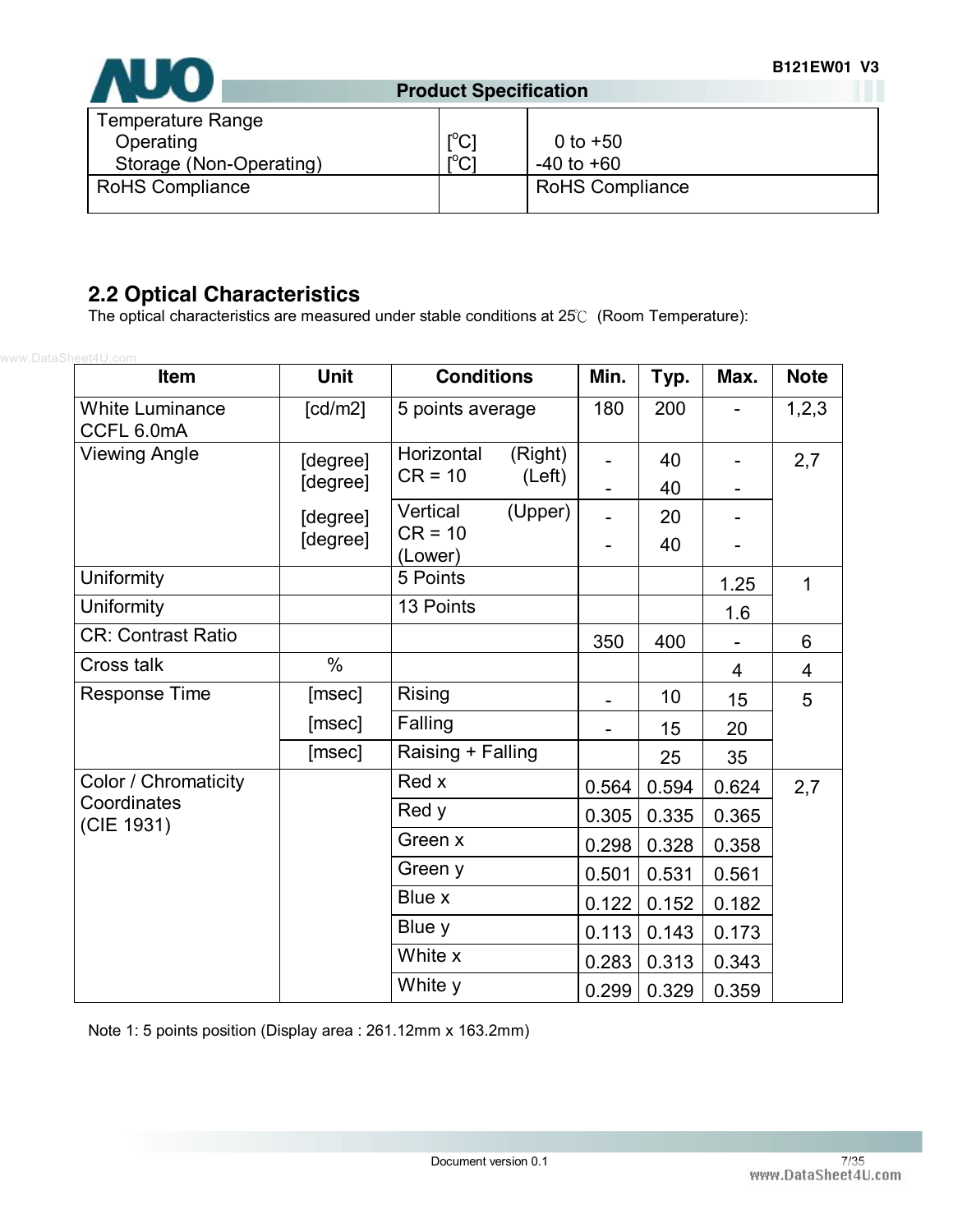









Note 3: The luminance uniformity of 5 and 13 points is defined by dividing the maximum luminance values by the minimum test point luminance

|                          | Maximum Brightness of five points |                                       |  |  |  |
|--------------------------|-----------------------------------|---------------------------------------|--|--|--|
| $\delta$ ws              |                                   | Minimum Brightness of five<br>points  |  |  |  |
|                          |                                   | Maximum Brightness of thirteen points |  |  |  |
| $\delta$ W <sub>13</sub> |                                   | Minimum Brightness of thirteen points |  |  |  |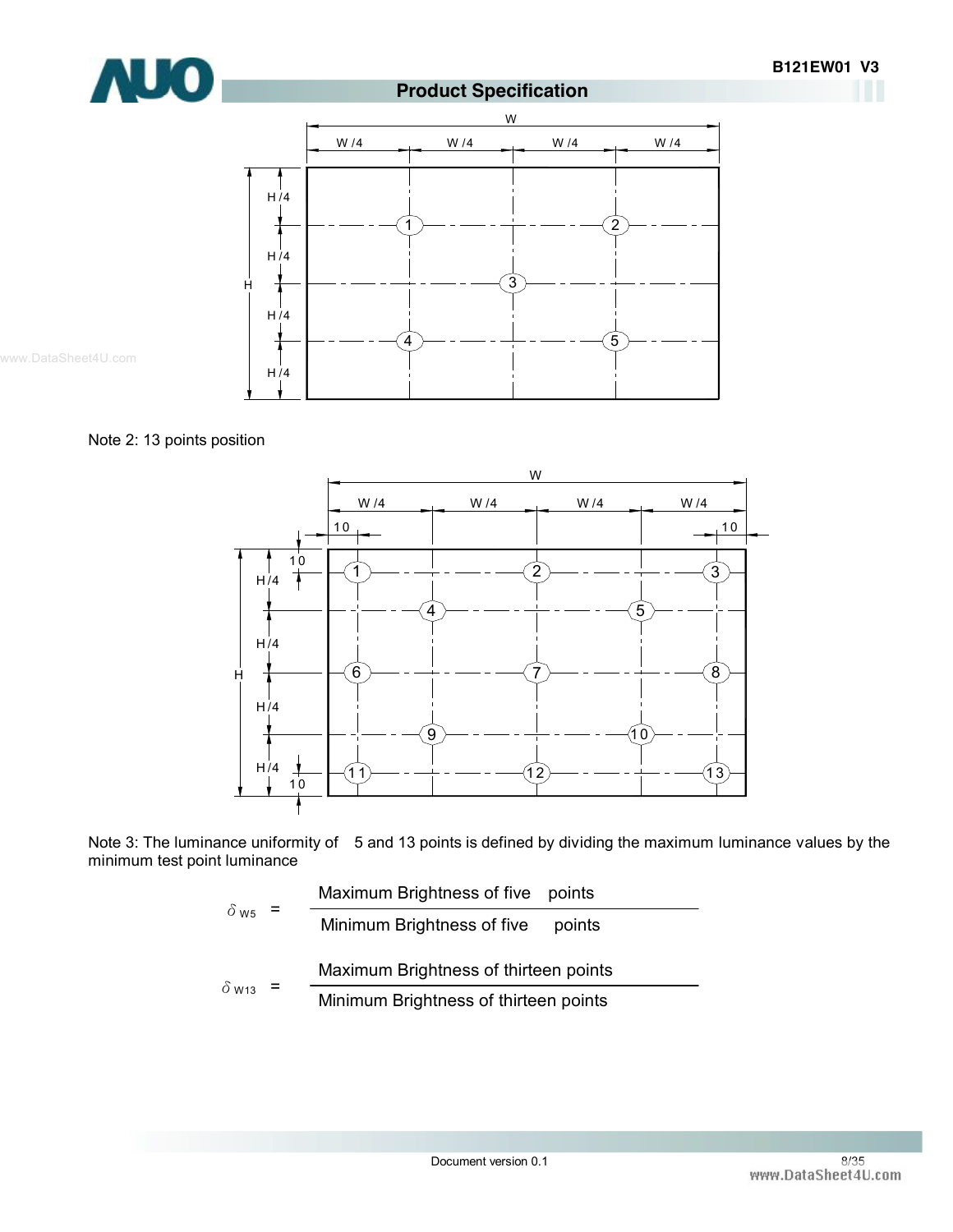#### Note 4: Measurement method

The LCD module should be stabilized at given temperature for 30 minutes to avoid abrupt temperature change during measuring. In order to stabilize the luminance, the measurement should be executed after lighting Backlight for 30 minutes in a stable, windless and dark room.



#### Note 5: Definition of Cross Talk (CT)

 $CT = |Y_B - Y_A| / Y_A \times 100$  (%)

#### **Where**

 $Y_A$  = Luminance of measured location without gray level 0 pattern (cd/m2)

 $Y_B$  = Luminance of measured location with gray level 0 pattern (cd/m2)

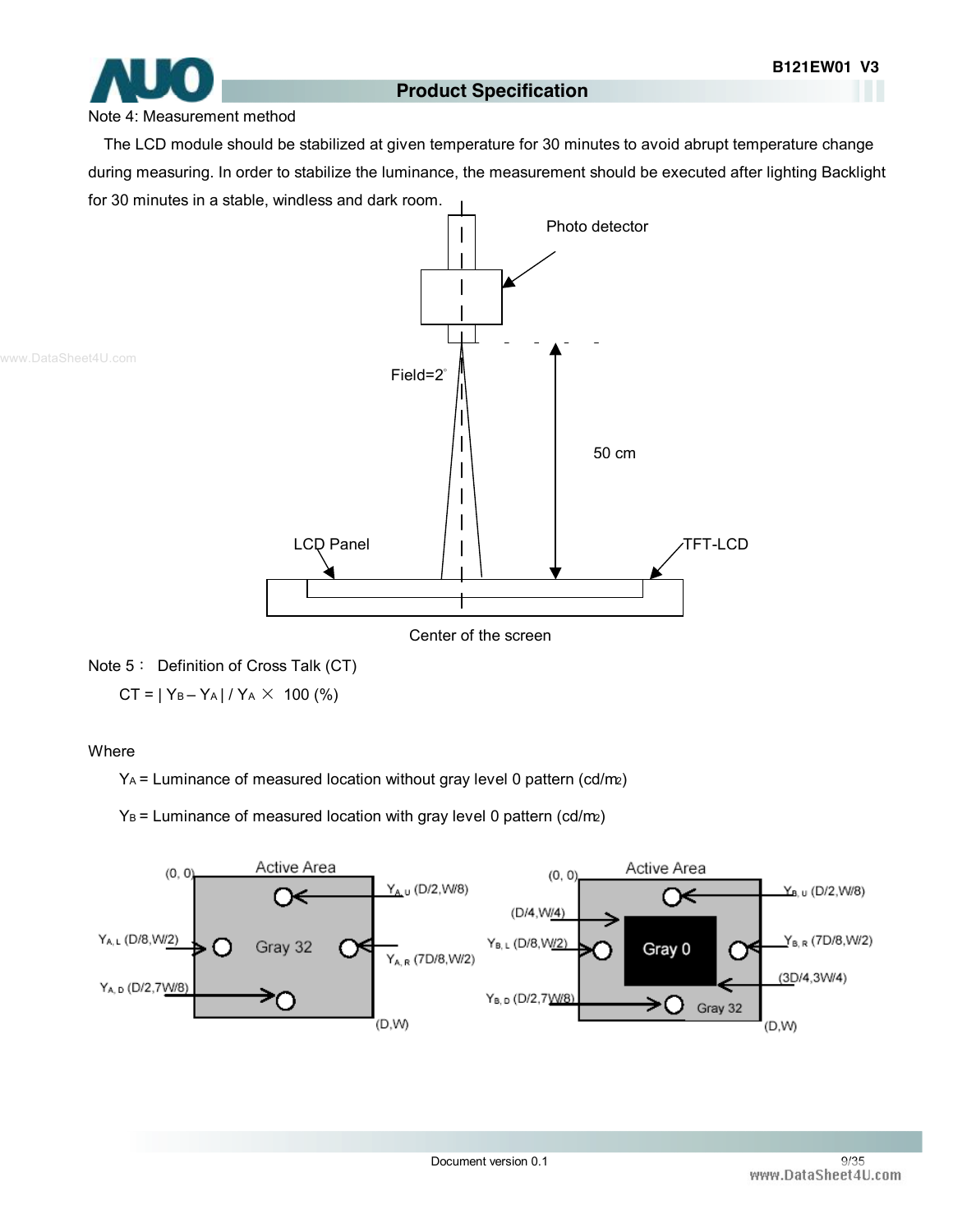

Note 6: Definition of response time:

The output signals of BM-7 or equivalent are measured when the input signals are changed from "Black" to "White" (falling time) and from "White" to "Black" (rising time), respectively. The response time interval between the 10% and 90% of amplitudes. Refer to figure as below.

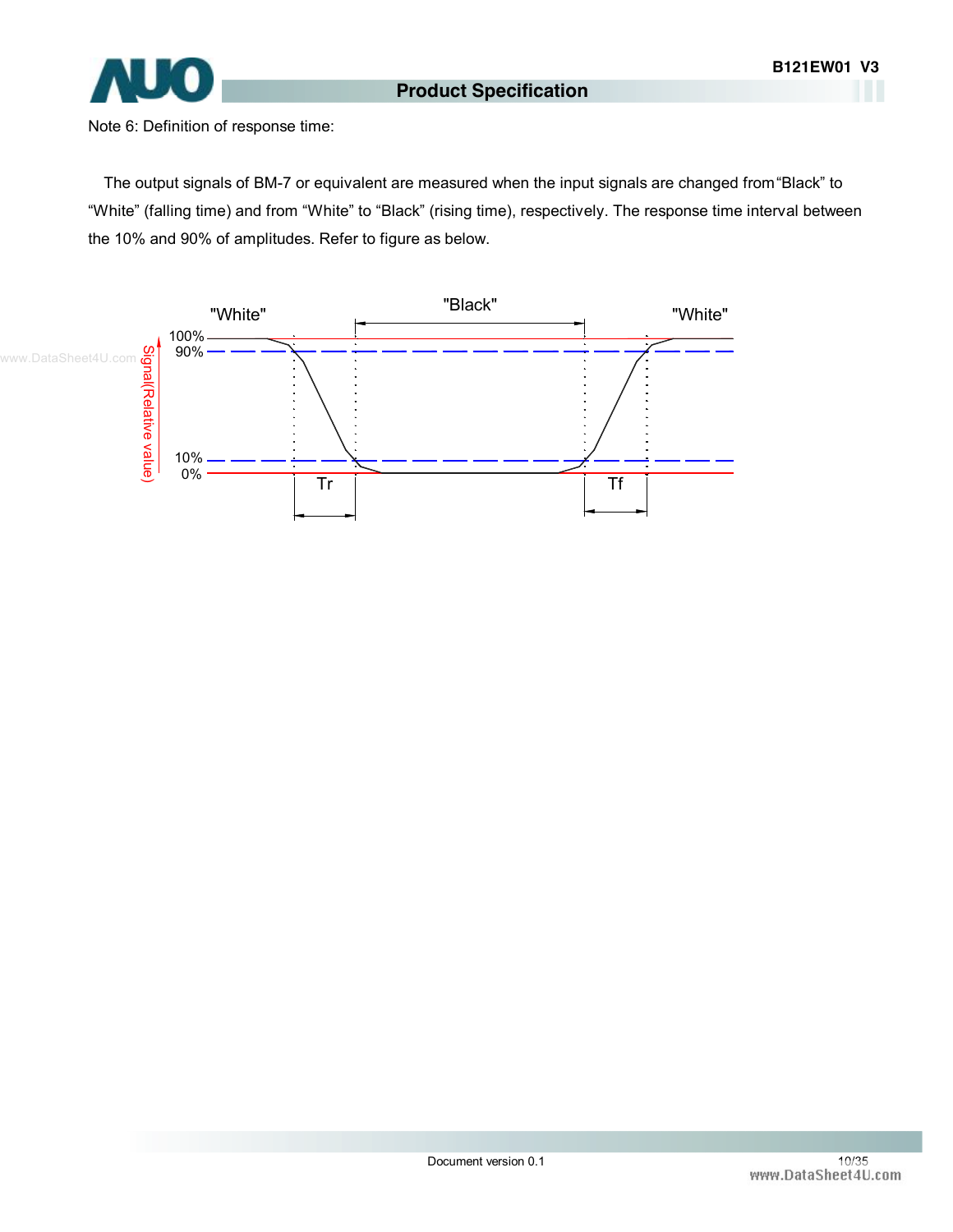

#### Note 7. Definition of viewing angle

Viewing angle is the measurement of contrast ratio ≧10, at the screen center, over a 180° horizontal and 180° vertical range (off-normal viewing angles). The 180° viewing angle range is broken down as follows; 90° ( $\theta$ ) horizontal left and right and 90° (Φ) vertical, high (up) and low (down). The measurement direction is typically perpendicular to the display surface with the screen rotated about its center to develop the desired measurement viewing angle.



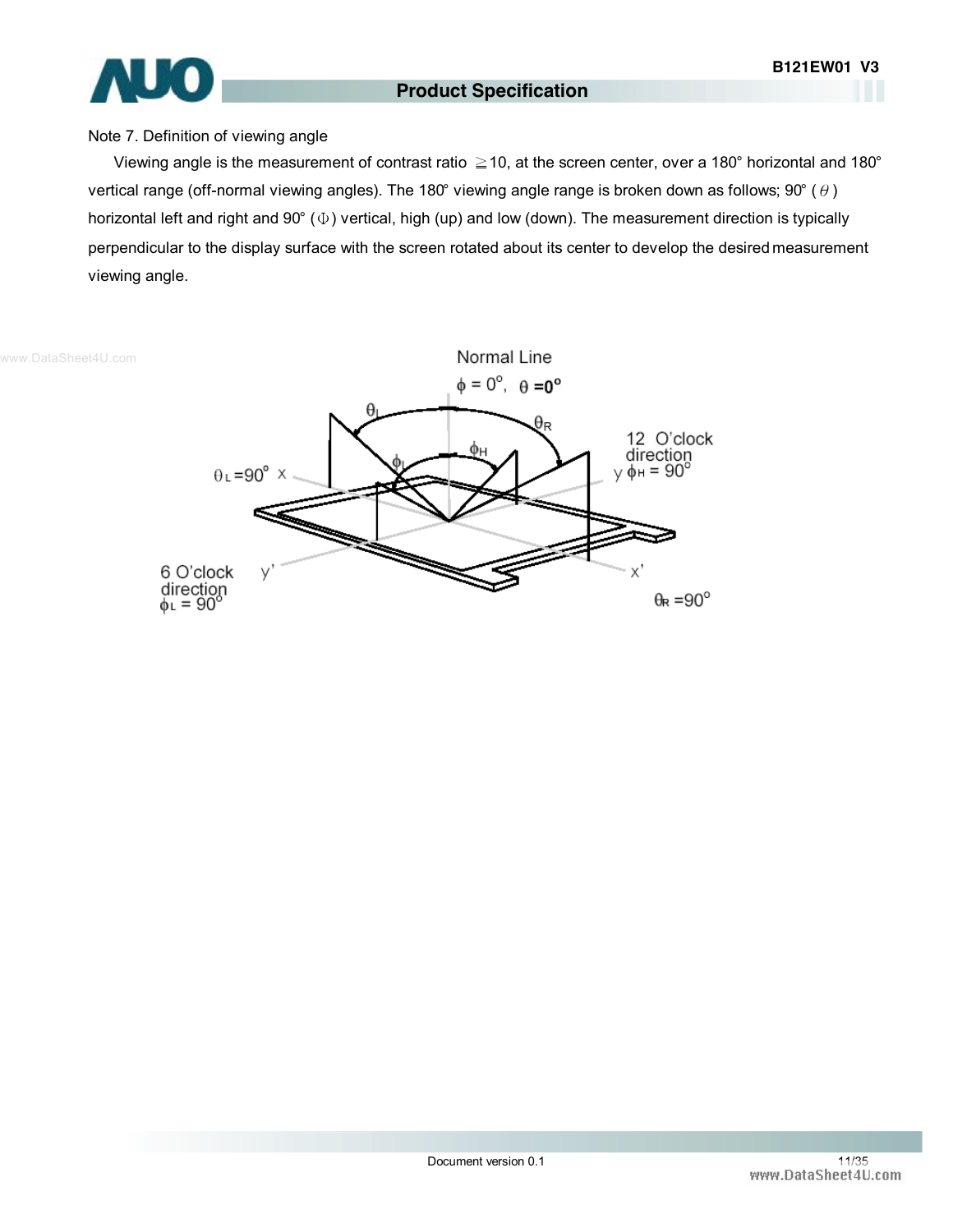

### **3. Functional Block Diagram**

The following diagram shows the functional block of the 12.1 inches wide Color TFT/LCD Module:

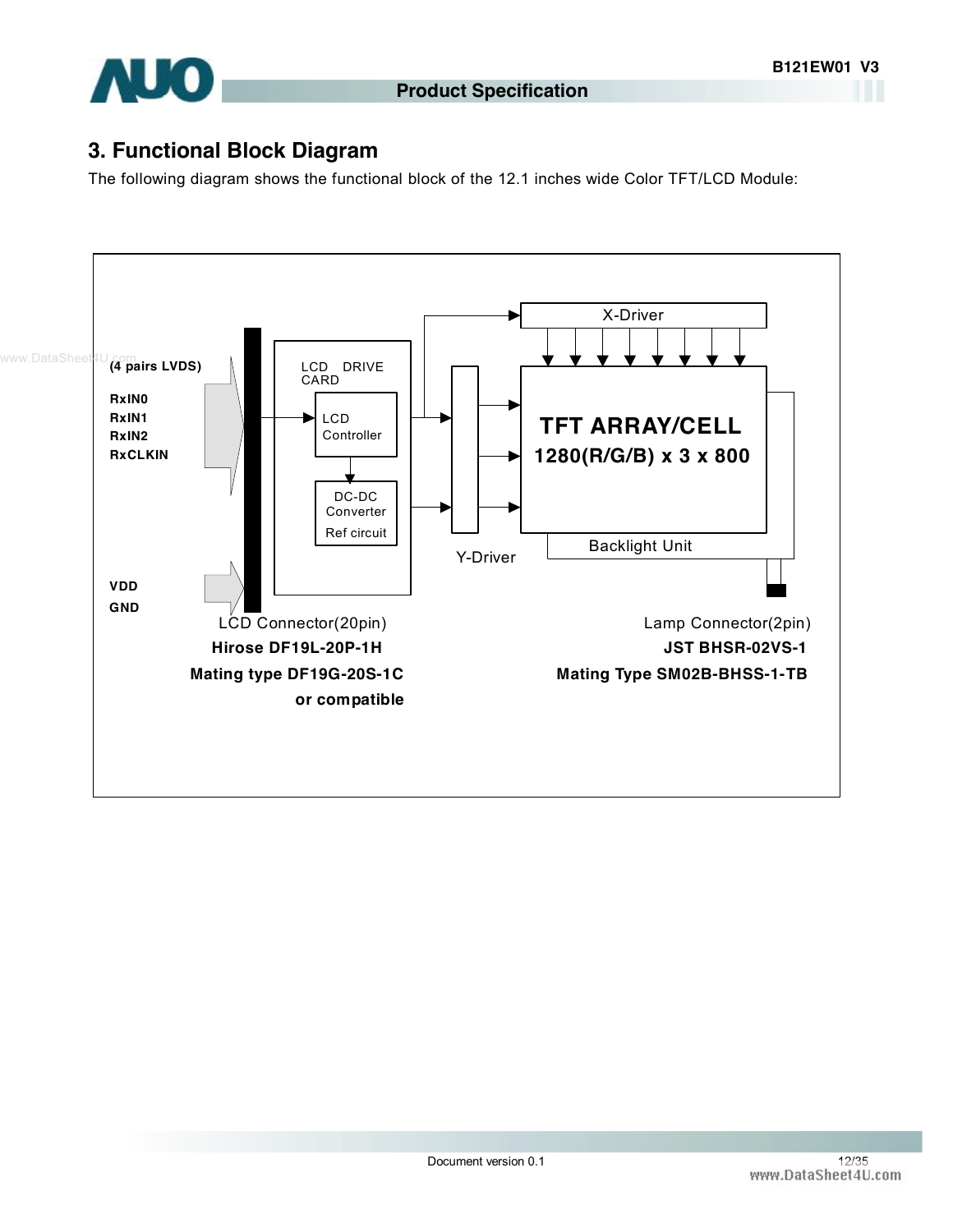

#### **4. Absolute Maximum Ratings**

Absolute maximum ratings of the module is as following:

### **4.1 Absolute Ratings of TFT LCD Module**

| ltem            | Svmbol | Min  | <b>Max</b> | Unit   | <b>Conditions</b> |
|-----------------|--------|------|------------|--------|-------------------|
| Logic/LCD Drive | vın    | −∪.∪ | +4.∪       | [Volt] | Note 1            |

### **4.2 Absolute Ratings ofBacklight Unit**

| <b>Item</b>         | <b>Symbol</b> | Min | <b>Max</b> | Unit     | <b>Conditions</b> |
|---------------------|---------------|-----|------------|----------|-------------------|
| <b>CCFL Current</b> | <b>ICFL</b>   | -   |            | [mA] rms | Note $1,2$        |
|                     |               |     |            |          |                   |

### **4.3 Absolute Ratings of Environment**

| <b>Item</b>                  | <b>Symbol</b> | Min | <b>Max</b> | Unit                                        | <b>Conditions</b> |
|------------------------------|---------------|-----|------------|---------------------------------------------|-------------------|
| <b>Operating Temperature</b> | TOP           |     | $+50$      | [°C]                                        | Note 3            |
| <b>Operation Humidity</b>    | <b>HOP</b>    | 5   | 95         | [%RH]                                       | Note 3            |
| Storage Temperature          | TST           | -40 | +60        | $\mathop{\rm l\mskip -3.5mu\rm C}\nolimits$ | Note 3            |
| Storage Humidity             | HST           | 5   | 95         | [%RH]                                       | Note 3            |

Note 1: With in Ta (25℃ )

Note 2: Permanent damage to the device may occur if exceed maximum values

Note 3: For quality perfermance, please refer to AUO IIS(Incoming Inspection Standard).

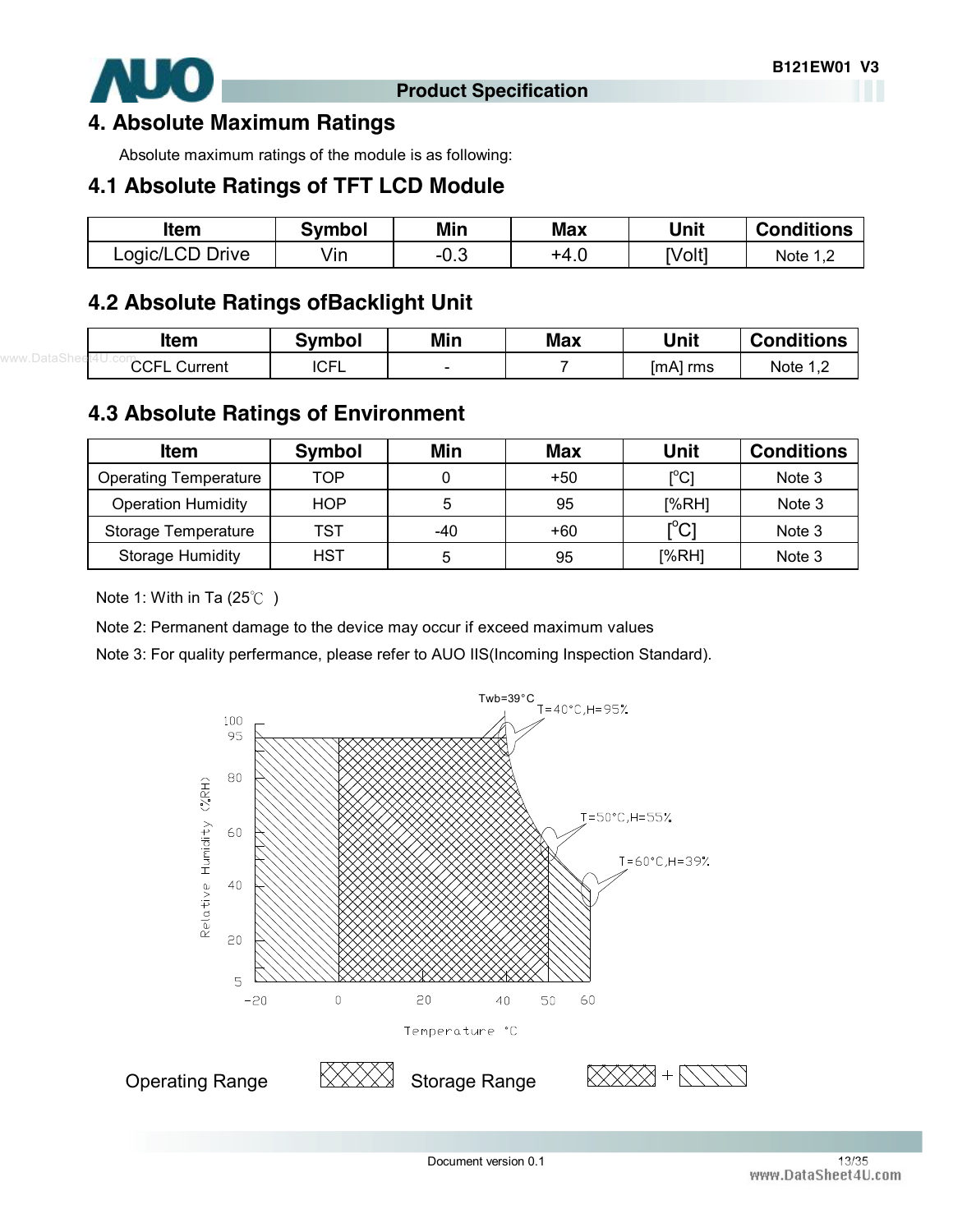

### **5. Electrical characteristics**

### **5.1 TFT LCD Module**

#### **5.1.1 Power Specification**

Input power specifications are as follows;

| <b>Symble</b> | <b>Parameter</b>      | Min | <b>Typ</b> | <b>Max</b> | <b>Units</b> | <b>Condition</b>             |
|---------------|-----------------------|-----|------------|------------|--------------|------------------------------|
| <b>VDD</b>    | Logic/LCD Drive       | 3.0 | 3.3        | 3.6        | [Volt]       | Load Capacitance             |
|               | Voltage               |     |            |            |              | 20uF                         |
| <b>PDD</b>    | <b>VDD Power</b>      |     | 1.0        |            | <b>[Watt</b> | Max: All Black Pattern       |
| <b>IDD</b>    | <b>IDD Current</b>    |     | 400        | 420        | mA           | <b>Max:All Black Pattern</b> |
| <b>IRush</b>  | <b>Inrush Current</b> |     |            | 1800       | mA           |                              |
| <b>VDDrp</b>  | Allowable             |     |            | 500        | [mV]         |                              |
|               | Logic/LCD Drive       |     |            |            | p-p          |                              |
|               | <b>Ripple Voltage</b> |     |            |            |              |                              |
| <b>VDDns</b>  | Allowable             |     |            | 100        | [mV]         |                              |
|               | Logic/LCD Drive       |     |            |            | $p-p$        |                              |
|               | <b>Ripple Noise</b>   |     |            |            |              |                              |

Note 1 : Measurement conditions:





**Domestian in the set of the set of the set of the set of the set of the set of the set of the set of the set of the set of the set of the set of the set of the set of the set of the set of the set of the set of the set of**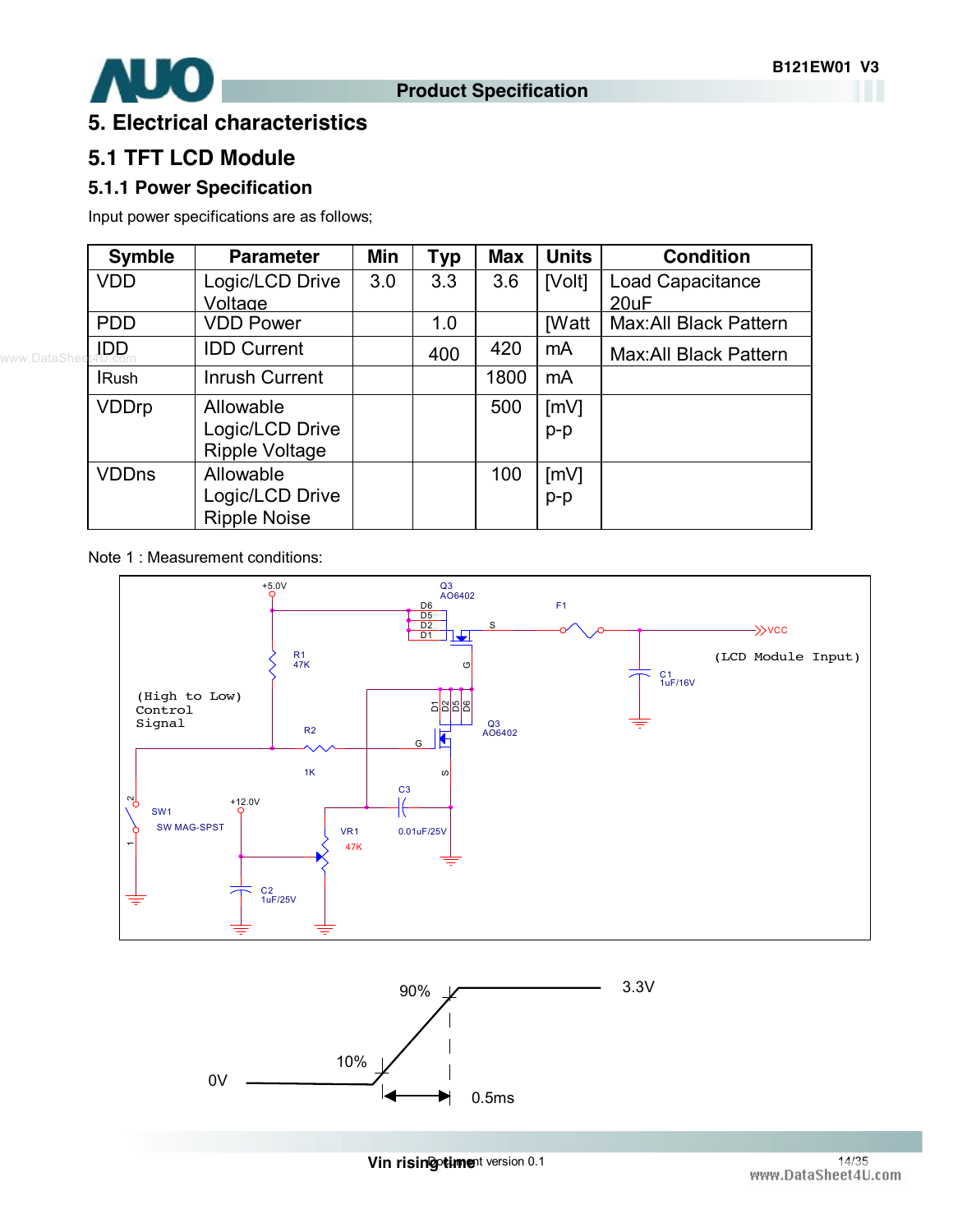

#### **5.1.2 Signal Electrical Characteristics**

Input signals shall be low or Hi-Z state when VDD is off.

It is recommended to refer the specifications of SN75LVDS86DGG(Texas Instruments) in detail.

Signal electrical characteristics are as follows;

| <b>Parameter</b>          | <b>Condition</b>                                 | Min    | <b>Max</b> | <b>Unit</b>        |
|---------------------------|--------------------------------------------------|--------|------------|--------------------|
| Vth<br>eet4 <b>U</b> .com | Differential Input High<br>Threshold (Vcm=+1.2V) |        | 100        | [mV]               |
| Vtl                       | Differential Input Low<br>Threshold (Vcm=+1.2V)  | $-100$ |            | $\lceil mV \rceil$ |

Note: LVDS Signal Waveform



## **5.2 Backlight Unit**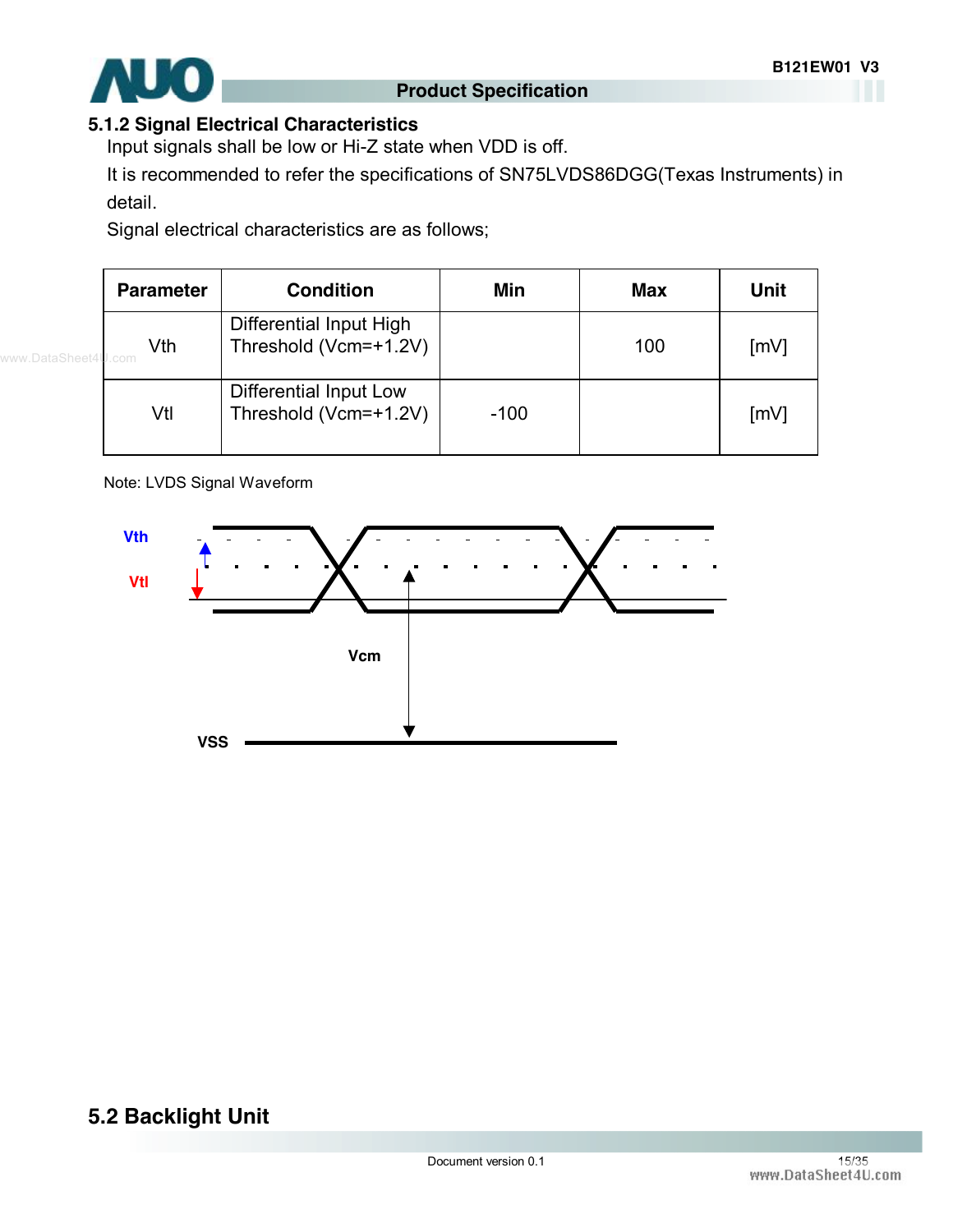

Parameter guideline for CCFL Inverter

| <b>Parameter</b>                           | Min  | <b>Typ</b> | <b>Max</b> | <b>Units</b>         | <b>Condition</b>                 |
|--------------------------------------------|------|------------|------------|----------------------|----------------------------------|
| <b>White Luminance</b><br>5 points average | 180  | 200        |            | [cd/m <sup>2</sup> ] | $(Ta=25^\circ \cap)$             |
| CCFL current(ICFL)                         | 5.5  | 6.0        | 6.5        | [mA]<br>rms          | $(Ta=25^{\circ}C)$<br>Note 2     |
| <b>CCFL Frequency(FCFL)</b>                | 50   | 60         | 70         | [KHz]                | $(Ta=25^{\circ}C)$<br>Note $3,4$ |
| <b>CCEL Ignition Voltage(Vs)</b>           | 1400 |            |            | [Volt]<br>rms        | $(Ta=0^{\circ}C)$<br>Note 5      |
| <b>CCFL Voltage (Reference)</b><br>(VCFL)  |      | 580        |            | [Volt]<br>rms        | $(Ta=25^{\circ}C)$<br>Note 6     |
| <b>CCFL Power consumption</b><br>(PCFL)    |      | 3.5        |            | [Watt]               | $(Ta=25^{\circ}C)$<br>Note 6     |

Note 1: Typ are AUO recommended Design Points.

\*1 All of characteristics listed are measured under the condition using the AUO Test inverter.

\*2 In case of using an inverter other than listed, it is recommended to check the inverter carefully. Sometimes, interfering noise stripes appear on the screen, and substandard luminance or flicker at low power may happen.

\*3 In designing an inverter, it is suggested to check safety circuit very carefully. Impedance of CFL, for instance, becomes more than 1 [M ohm] when CFL is damaged.

\*4 Generally, CFL has some amount of delay time after applying kick-off voltage. It is recommended to keep on applying kick-off voltage for 1 [Sec] until discharge.

\*5 CFL discharge frequency must be carefully chosen so as not to produce interfering noise stripes on the screen.

\*6 Reducing CFL current increases CFL discharge voltage and generally increases CFL discharge frequency. So all the parameters of an inverter should be carefully designed so as not to produce too much leakage current from high-voltage output of the inverter.

Note 2: It should be employed the inverter which has "Duty Dimming", if ICFL is less than 4mA.

- Note 3: CFL discharge frequency should be carefully determined to avoid interference between inverter and TFT LCD.
- Note 4: The frequency range will not affect to lamp life and reliability characteristics.
- Note 5: CFL inverter should be able to give out a power that has a generating capacity of over

1,430 voltage. Lamp units need 1,400 voltage minimum for ignition.

Note 6: Calculator value for reference (ICFL×VCFL=PCFL)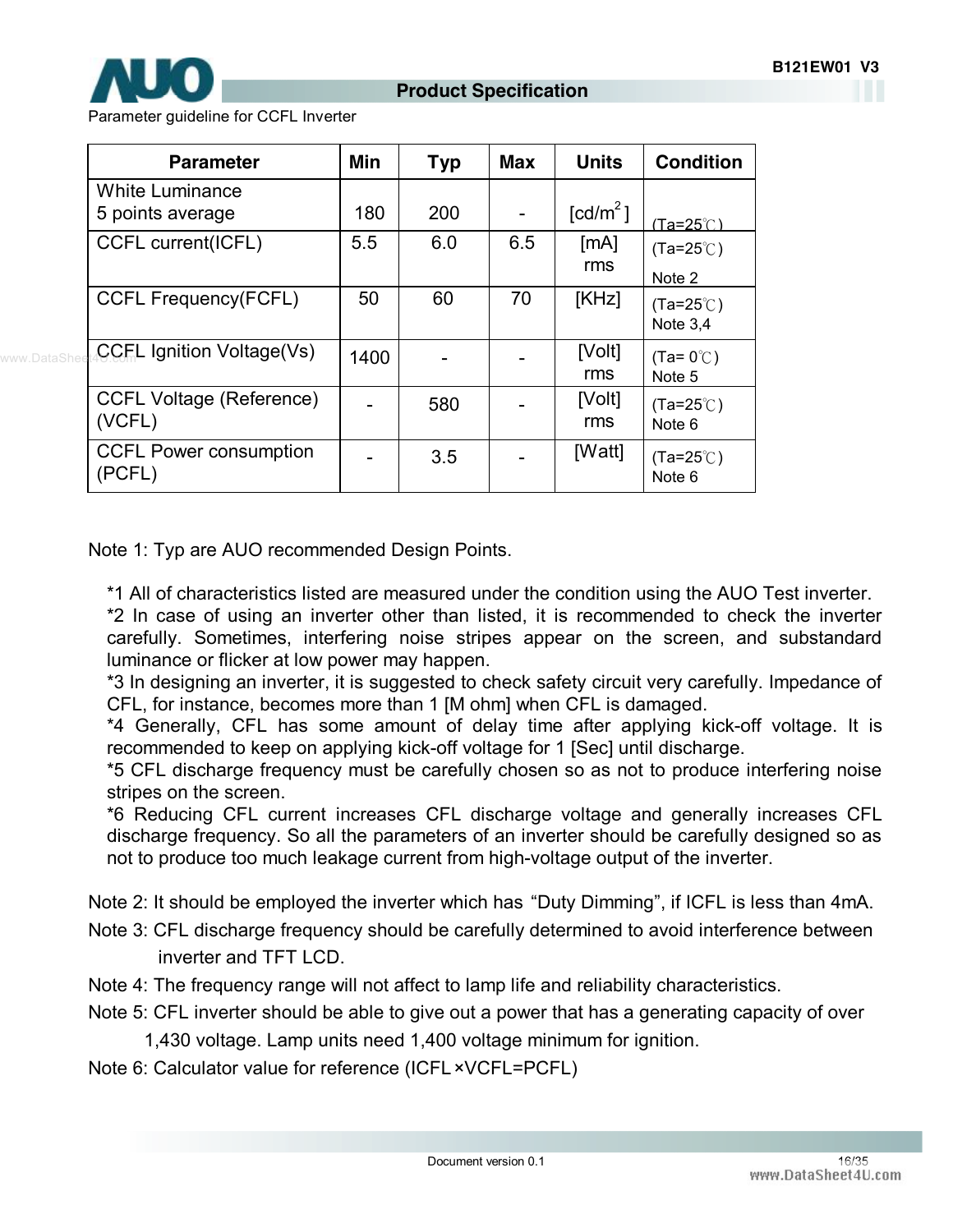

Note 7: Requirements for a system inverter design, which is intended to have a better display

performance, a better power efficiency and a more reliable lamp, are following.

It shall help increase the lamp lifetime and reduce leakage current.

- a. The asymmetry rate of the inverter waveform should be less than 10%.
- b. The distortion rate of the waveform should be within  $\sqrt{2}$  ±10%.
- \* Inverter output waveform had better be more similar to ideal sine wave.



\* Asymmetry rate:  $\left| \ \right|_p - \left| \ \right|_{-p} \left| / \ \right|_{rms}$  \* 100% \* Distortion rate  $\mathsf{I}_{\mathsf{p}}$  (or  $\mathsf{I}_{\mathsf{-p}}$ ) /  $\mathsf{I}_{\mathsf{rms}}$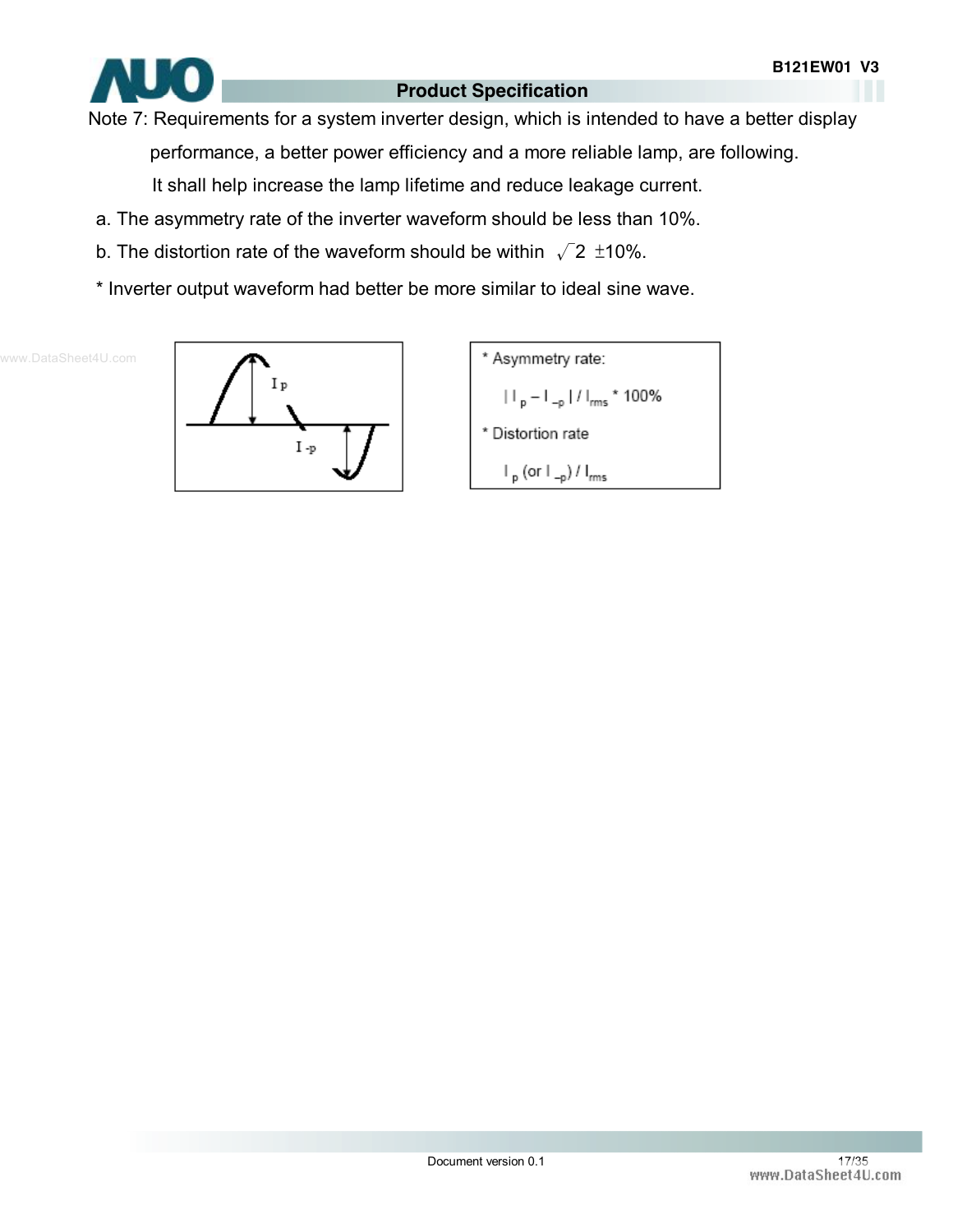



## **6. Signal Characteristic**

### **6.1 Pixel Format Image**

Following figure shows the relationship of the input signals and LCD pixel format.

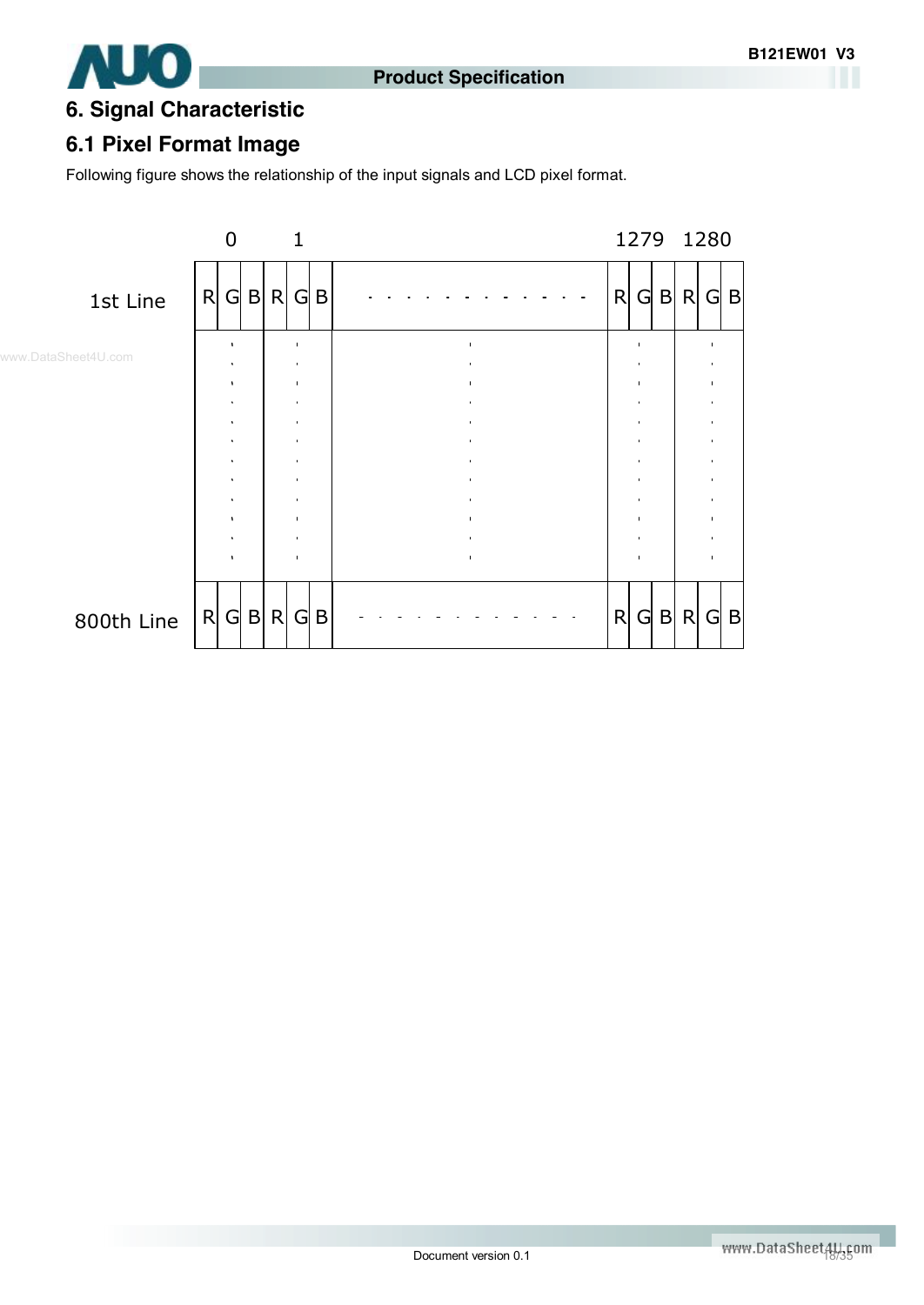

## **6.2 The input data format**



| <b>Signal Name</b>              | <b>Description</b>           |                                                       |
|---------------------------------|------------------------------|-------------------------------------------------------|
| RED <sub>5</sub>                | Red Data 5 (MSB)             | Red-pixel Data                                        |
| RED4                            | Red Data 4                   | Each red pixel's brightness data consists of          |
| RED <sub>3</sub>                | Red Data 3                   | these 6 bits pixel data.                              |
| RED <sub>2</sub>                | Red Data 2                   |                                                       |
| RED <sub>1</sub>                | Red Data 1                   |                                                       |
| RED <sub>0</sub>                | Red Data 0 (LSB)             |                                                       |
|                                 |                              |                                                       |
|                                 | Red-pixel Data               |                                                       |
| <b>GREEN 5</b>                  | Green Data 5 (MSB)           | Green-pixel Data                                      |
| <b>GREEN 4</b>                  | Green Data 4                 | Each green pixel's brightness data consists of        |
| <b>GREEN 3</b>                  | Green Data 3                 | these 6 bits pixel data.                              |
| <b>GREEN 2</b><br><b>GREEN1</b> | Green Data 2<br>Green Data 1 |                                                       |
| GREEN 0                         | Green Data 0 (LSB)           |                                                       |
|                                 |                              |                                                       |
|                                 | Green-pixel Data             |                                                       |
| <b>BLUE 5</b>                   | Blue Data 5 (MSB)            | <b>Blue-pixel Data</b>                                |
| <b>BLUE 4</b>                   | Blue Data 4                  | Each blue pixel's brightness data consists of         |
| <b>BLUE 3</b>                   | <b>Blue Data 3</b>           | these 6 bits pixel data.                              |
| <b>BLUE 2</b>                   | <b>Blue Data 2</b>           |                                                       |
| <b>BLUE 1</b>                   | <b>Blue Data 1</b>           |                                                       |
| BLUE <sub>0</sub>               | Blue Data 0 (LSB)            |                                                       |
|                                 |                              |                                                       |
|                                 | <b>Blue-pixel Data</b>       |                                                       |
| <b>DTCLK</b>                    | Data Clock                   | The typical frequency is 68.9 MHZ. The signal         |
|                                 |                              | is used to strobe the pixel data and DSPTMG           |
|                                 |                              | signals. All pixel data shall be valid at the falling |
|                                 |                              | edge when the DSPTMG signal is high.                  |
| <b>DSPTMG</b>                   | <b>Display Timing</b>        | This signal is strobed at the falling edge of         |
|                                 |                              | -DTCLK. When the signal is high, the pixel data       |
|                                 |                              | shall be valid to be displayed.                       |
| <b>VSYNC</b>                    | <b>Vertical Sync</b>         | The signal is synchronized to -DTCLK.                 |
| <b>HSYNC</b>                    | <b>Horizontal Sync</b>       | The signal is synchronized to -DTCLK.                 |

Note: Output signals from any system shall be low or Hi-Z state when VDD is off.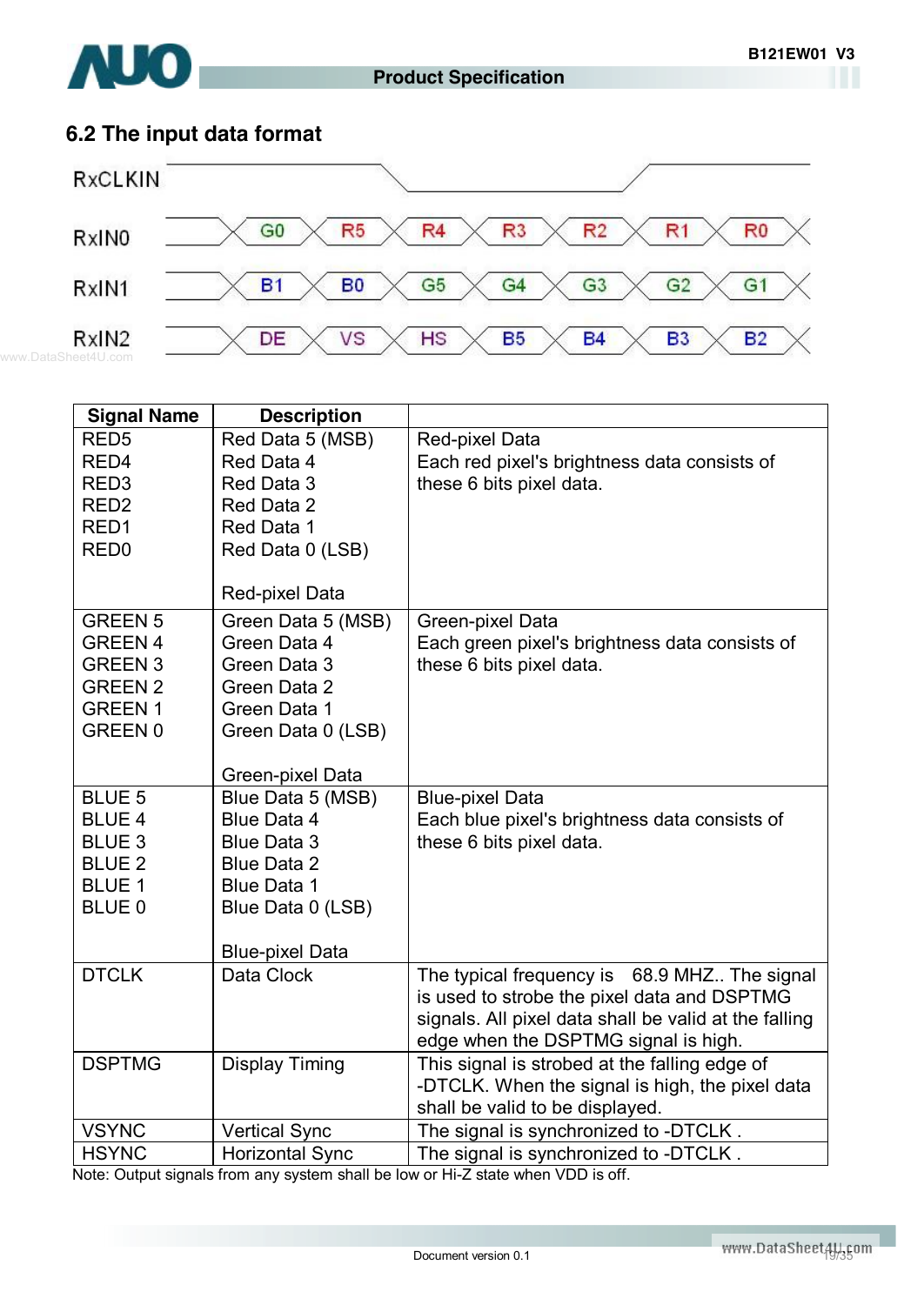

### **6.3 Signal Description**

The LVDS receiver equipped in this LCD module is compatible with SN75LVDS86 standard. LVDS is a differential signal technology for LCD interface and high speed data transfer device. Transmitter shall be SN75LVDS84 (negative edge sampling) or compatible**.** 

| <b>Signal Name</b>         | <b>Description</b>                                               |
|----------------------------|------------------------------------------------------------------|
| RxINON, RxINOP             | LVDS differential data input (Red0-Red5, Green0)                 |
| RxIN1N, RxIN1P             | LVDS differential data input (Green1-Green5, Blue0-Blue1)        |
| RxIN2N, RxIN2P             | LVDS differential data input (Blue2-Blue5, Hsync, Vsync, DSPTMG) |
| <b>RXCLKINN, RXCLKIN0P</b> | LVDS differential clock input                                    |
| <b>VDD</b>                 | +3.3V Power Supply                                               |
| <b>GND</b>                 | Ground                                                           |

Note1: Start from right side

Note2: Please follow VESA.

Note3: Input signals shall be low or Hi-Z state when VDD is off. Internal circuit of LVDS inputs are as following.

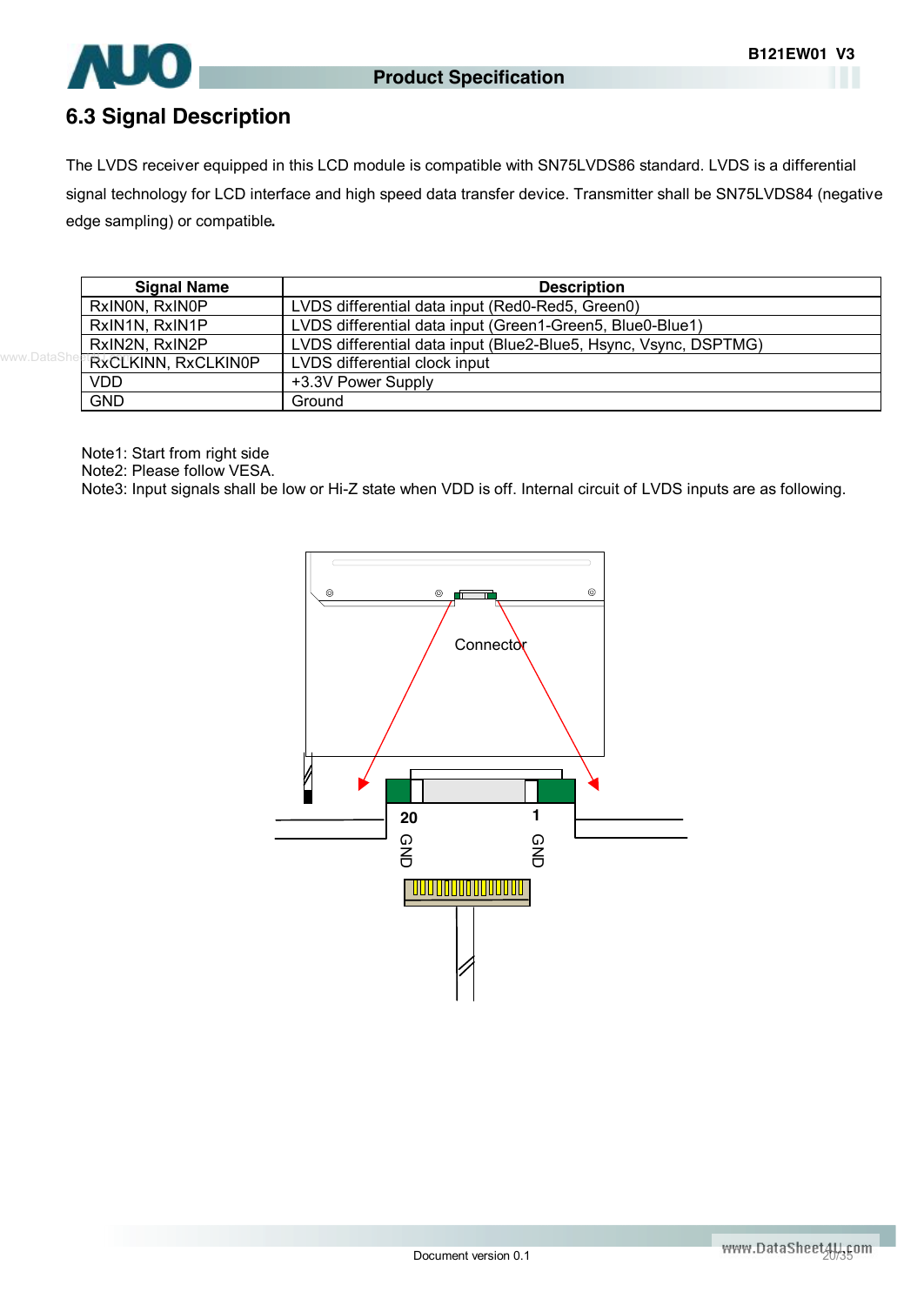

The module uses a 100ohm resistor between positive and negative data lines of each receiver input



www.DataSheet4U.com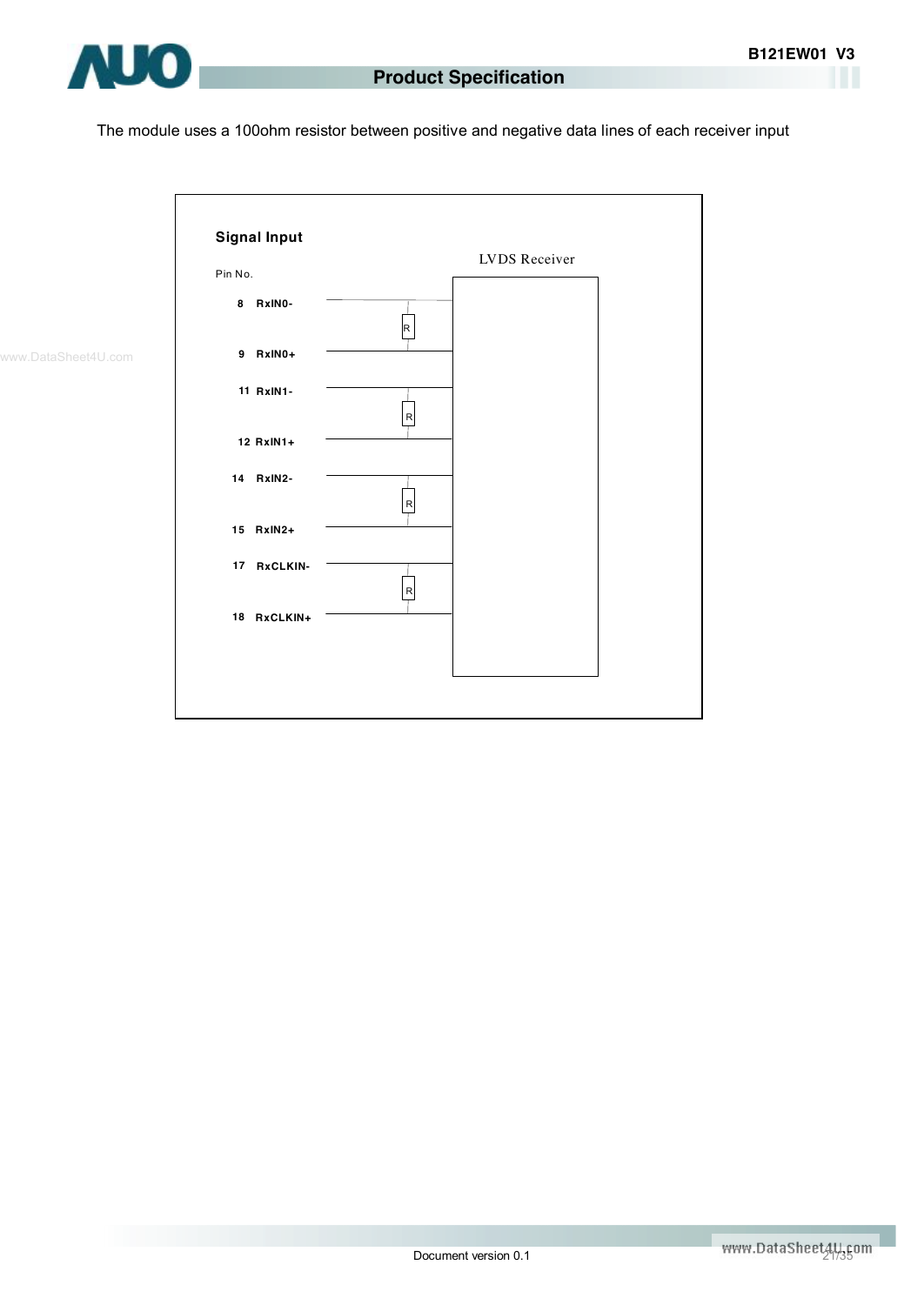

### **6.4 Interface Timing**

#### **6.4.1 Timing Characteristics**

Basically, interface timings should match the 1280x800 /60Hz manufacturing guide line timing.

|           |                           | <b>Parameter</b>   | Symbol                        | Min.                     | Typ. | Max. | <b>Unit</b>        |
|-----------|---------------------------|--------------------|-------------------------------|--------------------------|------|------|--------------------|
|           | Frame Rate                |                    |                               | 50                       | 60   |      | Hz                 |
|           | Clock frequency           |                    | $1/\mathsf{T}_{\text{Clock}}$ | 62                       | 68.9 | 72   | <b>MHz</b>         |
|           |                           | Period             | $\mathsf{T}_\mathsf{V}$       | 803                      | 816  | 832  |                    |
|           | Vertical                  | Active             | $T_{VD}$                      | 800                      | 800  | 800  | $T_{Line}$         |
| eet4U.com | Section                   | Blanking           | $\mathsf{T}_{\mathsf{VB}}$    | 3                        | 16   | 32   |                    |
|           |                           | Period             | Tн                            | 1302                     | 1408 | 1700 |                    |
|           | Horizontal<br>Section     | Active             | Т <sub>нр</sub>               | $\overline{\phantom{a}}$ | 1280 | -    | $T_{\text{Clock}}$ |
|           |                           | <b>Blanking</b>    | $\mathsf{T}_{\mathsf{HB}}$    | 22                       | 128  | 420  |                    |
|           | End-frame checking period |                    | <b>tEF</b>                    |                          | 2    |      | $T_{Line}$         |
|           |                           | DE checking period | tDE                           |                          | 6400 |      | $T_{Line}$         |

**Note** : DE mode only

#### **6.4.2 Timing diagram**

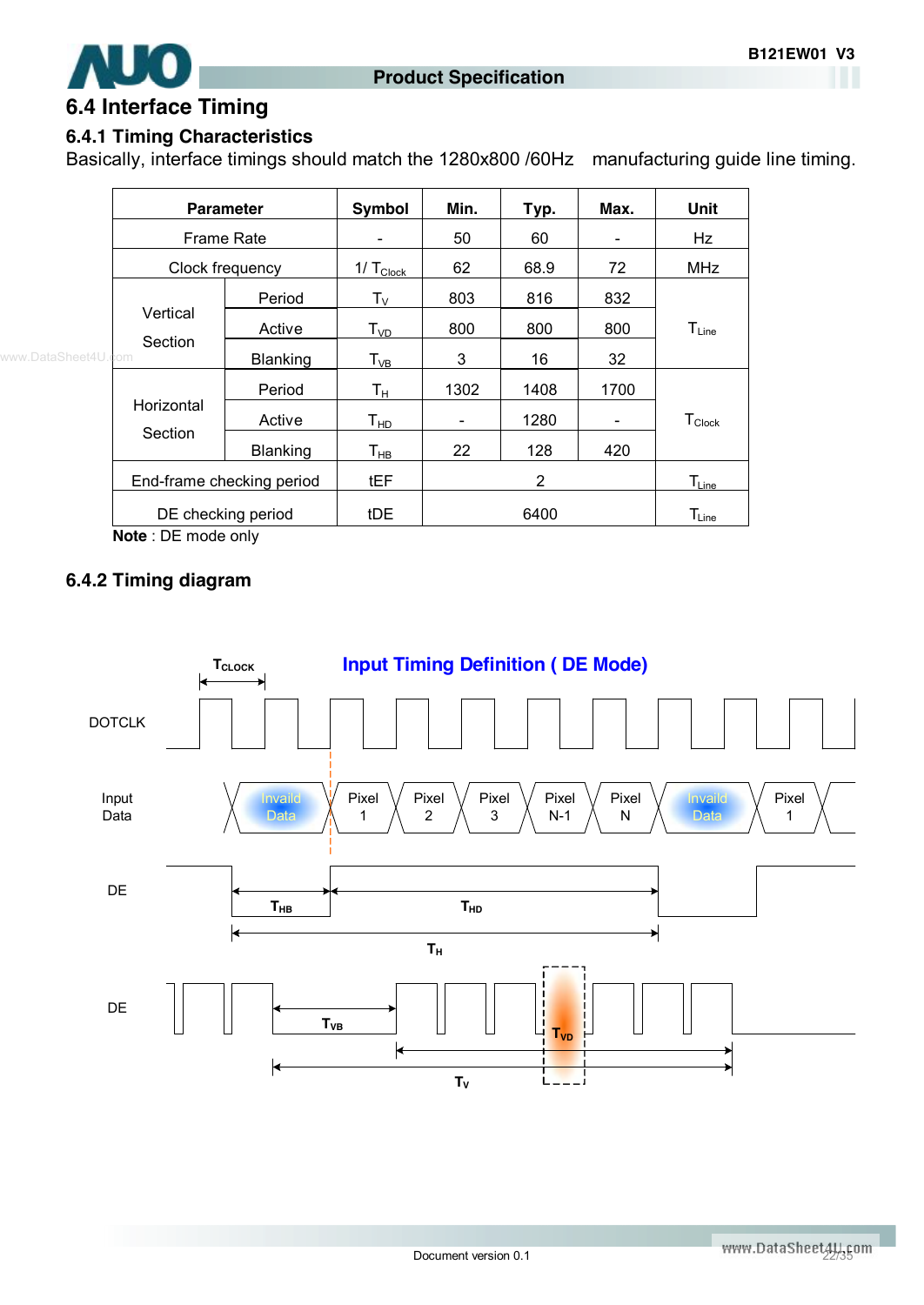

#### 6.5 Power ON/OFF Sequence

VDD power and lamp on/off sequence is as follows. Interface signals are also shown in the chart. Signals from any system shall be Hi-Z state or low level when VDD is off.



#### **Power Sequence Timing**

|                  | <b>Value</b> |      |      |              |
|------------------|--------------|------|------|--------------|
| <b>Parameter</b> | Min.         | Typ. | Max. | <b>Units</b> |
| T <sub>1</sub>   | 0.5          |      | 10   | (ms)         |
| T <sub>2</sub>   | 0            |      | 50   | (ms)         |
| T <sub>3</sub>   | 0            |      | 50   | (ms)         |
| T <sub>4</sub>   | 500          |      |      | (ms)         |
| T <sub>5</sub>   | 200          |      |      | (ms)         |
| T <sub>6</sub>   | 200          |      |      | (ms)         |
| T7               |              |      | 10   | (ms)         |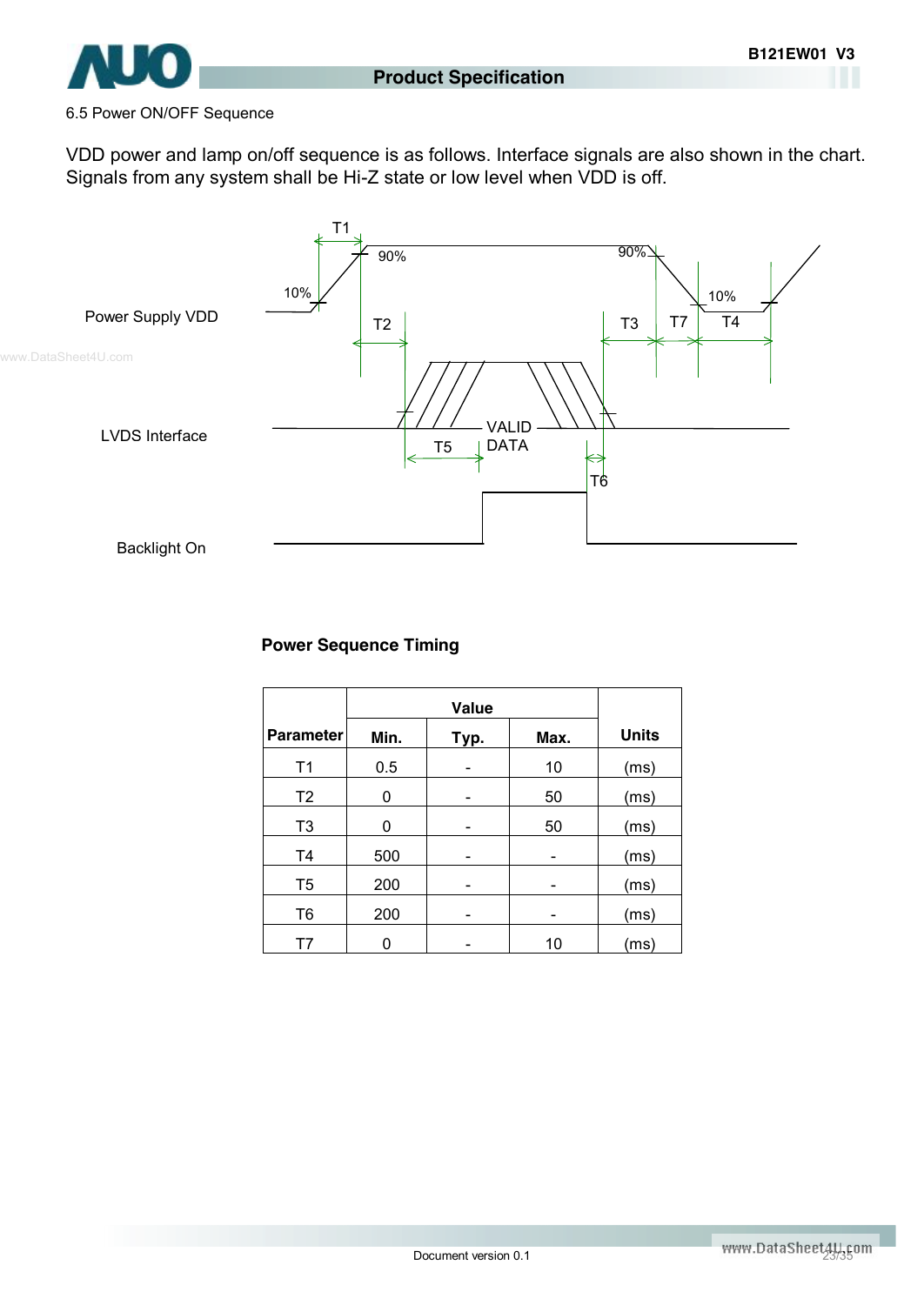

# **7. Connector & Pin Assignment**

Physical interface is described as for the connector on module.

These connectors are capable of accommodating the following signals and will be following components.

### **7.1 TFT LCD Module**

#### **(A) CONNECTOR**

| Connector Name / Designation      | For Signal Connector       |
|-----------------------------------|----------------------------|
| <b>Manufacturer</b>               | Hirose                     |
| <b>Type / Part Number</b>         | DF19L-20P-1H               |
| <b>Mating Housing/Part Number</b> | DF19G-20S-1C or compatible |

#### **(B) Signal Pin**

| Pin# | <b>Signal Name</b> | Pin# | <b>Signal Name</b>  |
|------|--------------------|------|---------------------|
|      | <b>GND</b>         | 2    | <b>VDD</b>          |
| 3    | VDD                | 4    | <b>VDDEDID</b>      |
| 5    | <b>AGING</b>       | 6    | CLK <sub>EDID</sub> |
|      | <b>DATAEDID</b>    | 8    | <b>RxINON</b>       |
| 9    | <b>RxINOP</b>      | 10   | <b>GND</b>          |
| 11   | RxIN1N             | 12   | RxIN1P              |
| 13   | <b>GND</b>         | 14   | RxIN2N              |
| 15   | RxIN2P             | 16   | <b>GND</b>          |
| 17   | <b>RxCLKINN</b>    | 18   | <b>RxCLKINP</b>     |
| 19   | GND                | 20   | <b>GND</b>          |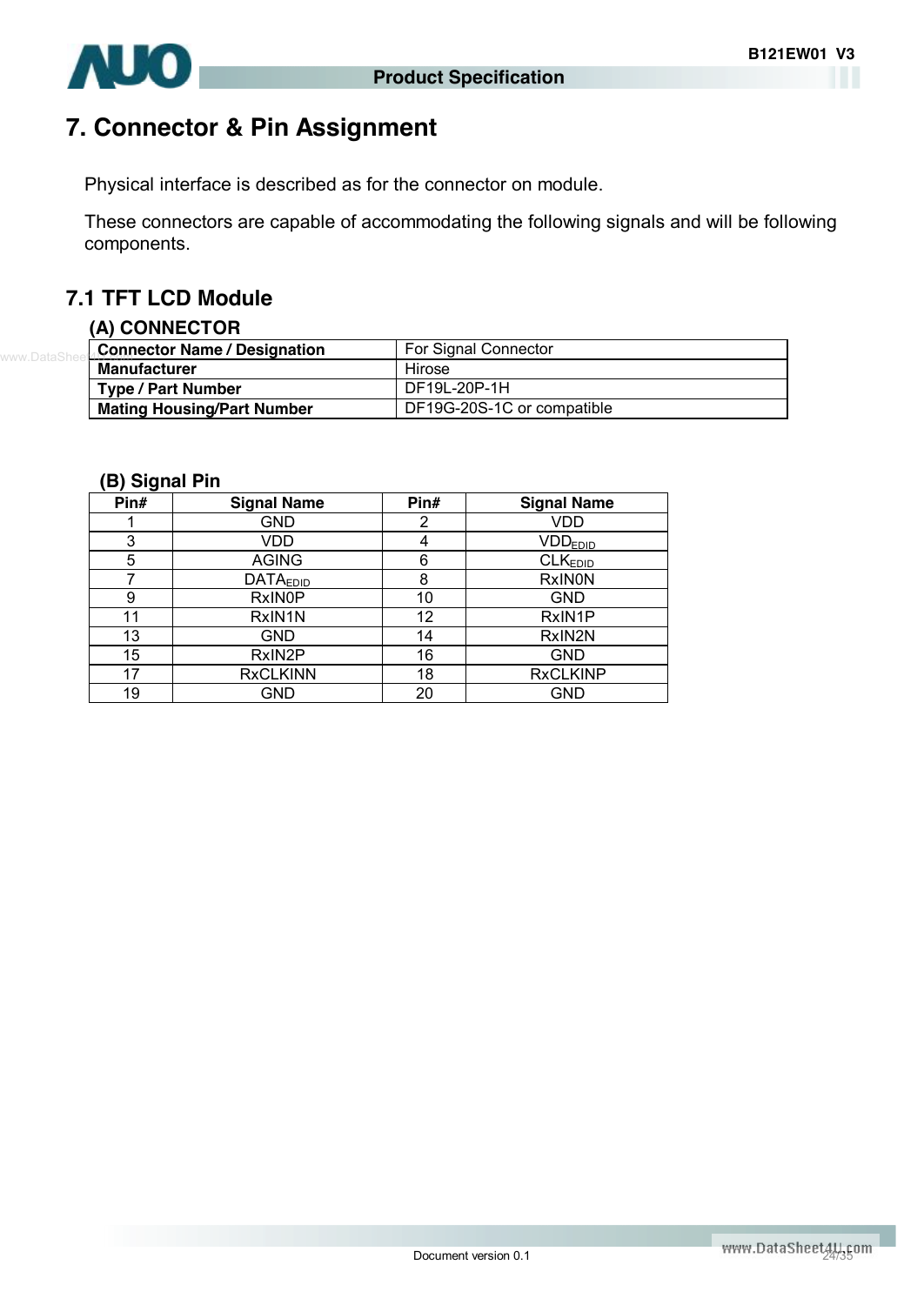

### **7.2 Backlight Unit**

Physical interface is described as for the connector on module.

These connectors are capable of accommodating the following signals and will be following components.

| <b>Connector Name / Designation</b> | <b>For Lamp Connector</b> |
|-------------------------------------|---------------------------|
| Manufacturer                        | <b>JST</b>                |
| Type / Part Number                  | <b>BHSR-02VS-1</b>        |
| Mating Type / Part Number           | SM02B-BHSS-1-TB           |

#### **7.3 Signal for Lamp connector**

| Pin $#$ | Cable color | <b>Signal Name</b> |
|---------|-------------|--------------------|
|         | Red         | Lamp High Voltage  |
|         | White       | Lamp Low Voltage   |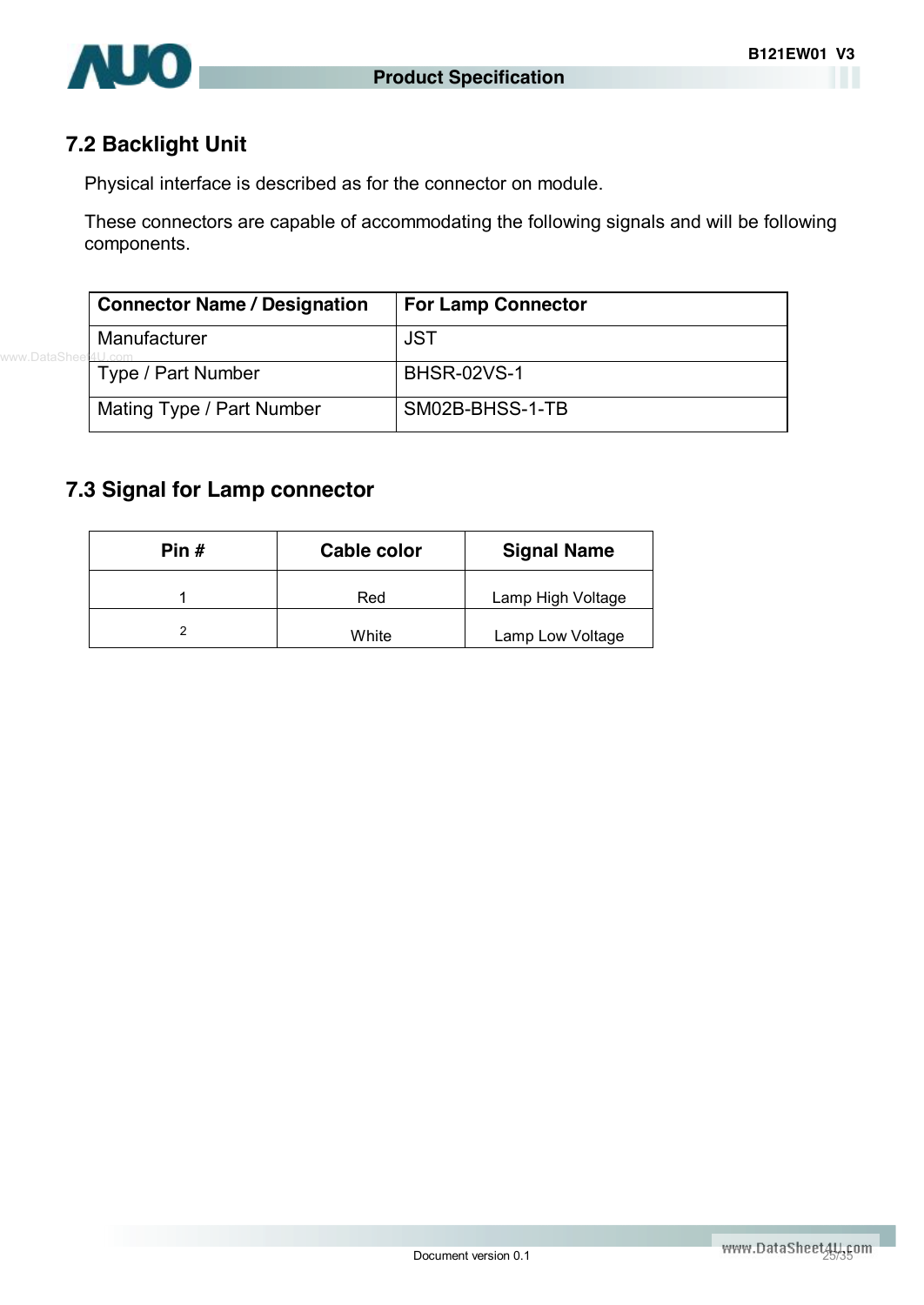

### **8. Vibration and Shock Test**

### **8.1 Vibration Test**

#### **Test Spec:**

| Test method:                      | Non-Operation                  |
|-----------------------------------|--------------------------------|
| Acceleration:                     | 1.5G                           |
| Frequency:                        | 26 - 500Hz Random              |
| www.DataSheet4U.com <b>Sweep:</b> | 30 Minutes each Axis (X, Y, Z) |

## **8.2 Shock Test Spec:**

#### **Test Spec:**

| Test method:  | Non-Operation                  |
|---------------|--------------------------------|
| Acceleration: | 220 G, Half sine wave          |
| Active time:  | 2 <sub>ms</sub>                |
| Pulse:        | X, Y, Z one time for each side |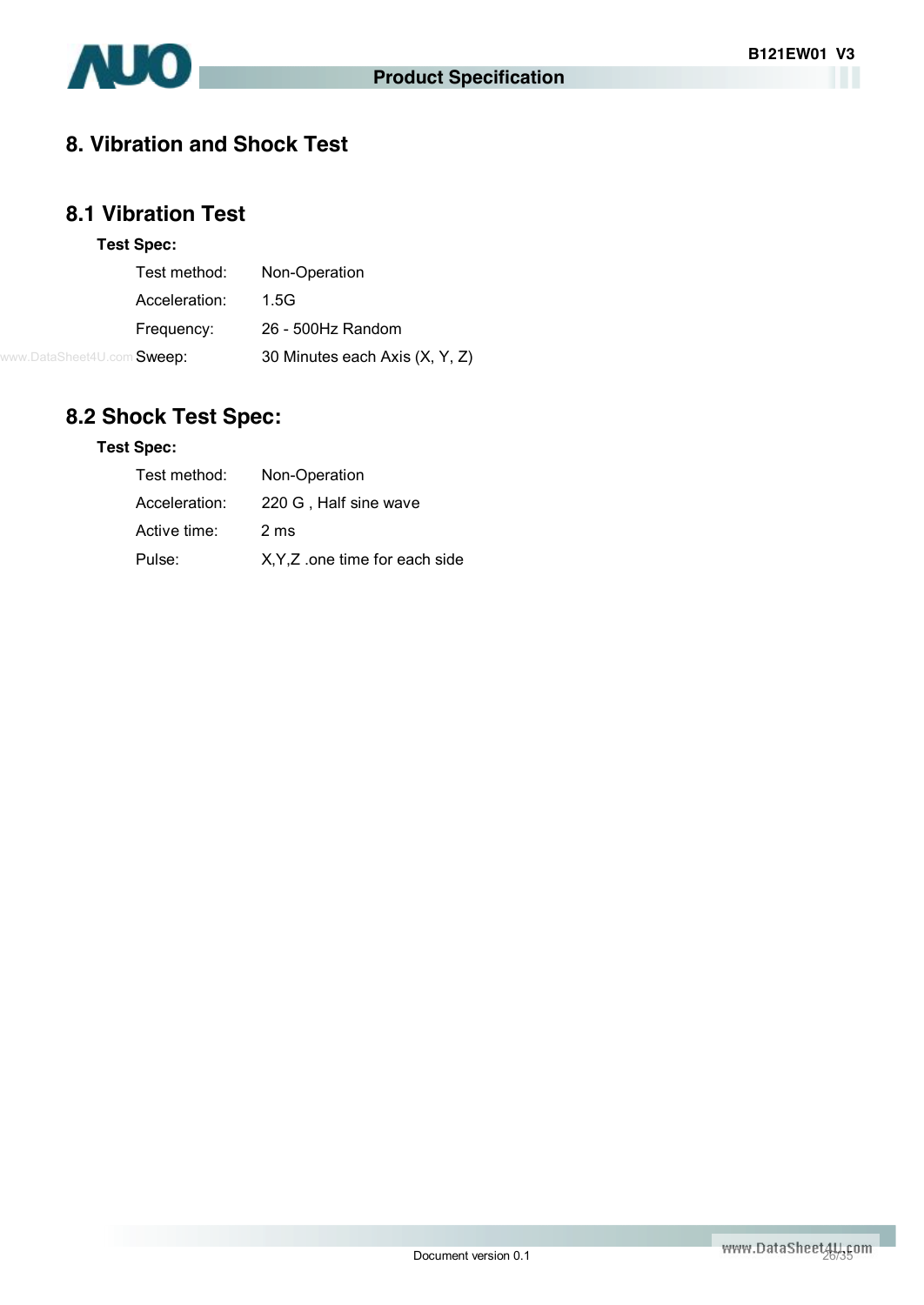

## **9. Reliability**

| <b>Items</b>                             | <b>Required Condition</b>                                                                                    | <b>Note</b> |
|------------------------------------------|--------------------------------------------------------------------------------------------------------------|-------------|
| Temperature<br><b>Humidity Bias</b>      | 40℃/95%,250Hr                                                                                                |             |
| <b>High Temperature</b><br>Operation     | 50℃/Dry,250Hr                                                                                                |             |
| Low Temperature<br>Operation             | $0^{\circ}$ C, 250Hr                                                                                         |             |
| On/Off Test                              | ON/30 sec. OFF/30sec., 30,000 cycles.                                                                        |             |
| <b>Hot Storage</b>                       | 65°℃/20% RH ,250 hours                                                                                       |             |
| Cold Storage                             | -40℃/50% RH ,250 hours                                                                                       |             |
|                                          | Thermal Shock Test $ -40^{\circ}\text{C}/20$ min $,65^{\circ}\text{C}/20$ min 300cycles                      |             |
| <b>Hot Start Test</b>                    | $50^{\circ}$ C/1 Hr min. power on/off per 5 minutes, 5 times                                                 |             |
| <b>Cold Start Test</b>                   | $0^{\circ}$ C/1 Hr min. power on/off per 5 minutes, 5 times                                                  |             |
| <b>Shock Test</b><br>(Non-Operating)     | 220G, 2ms, Half-sine wave                                                                                    |             |
| <b>Vibration Test</b><br>(Non-Operating) | Random vibration, 1.5 G zero-to-peak, 26 to 500 Hz,<br>30 mins in each of three mutually perpendicular axes. |             |
| <b>ESD</b>                               | Contact: $\pm$ 8KV/ operation<br>Air:<br>±15KV / operation                                                   | Note 1      |
| Room temperature<br>Test                 | $25^{\circ}$ C, 2000 hours, Operating with loop pattern                                                      |             |

Note1: According to EN61000-4-2 , ESD class B: Some performance degradation allowed. No data lost

. Self-recoverable. No hardware failures.

Note2: CCFL Life time: 10,000 hours minimum under normal module usage.

Note3: MTBF (Excluding the CCFL): 30,000 hours with a confidence level 90%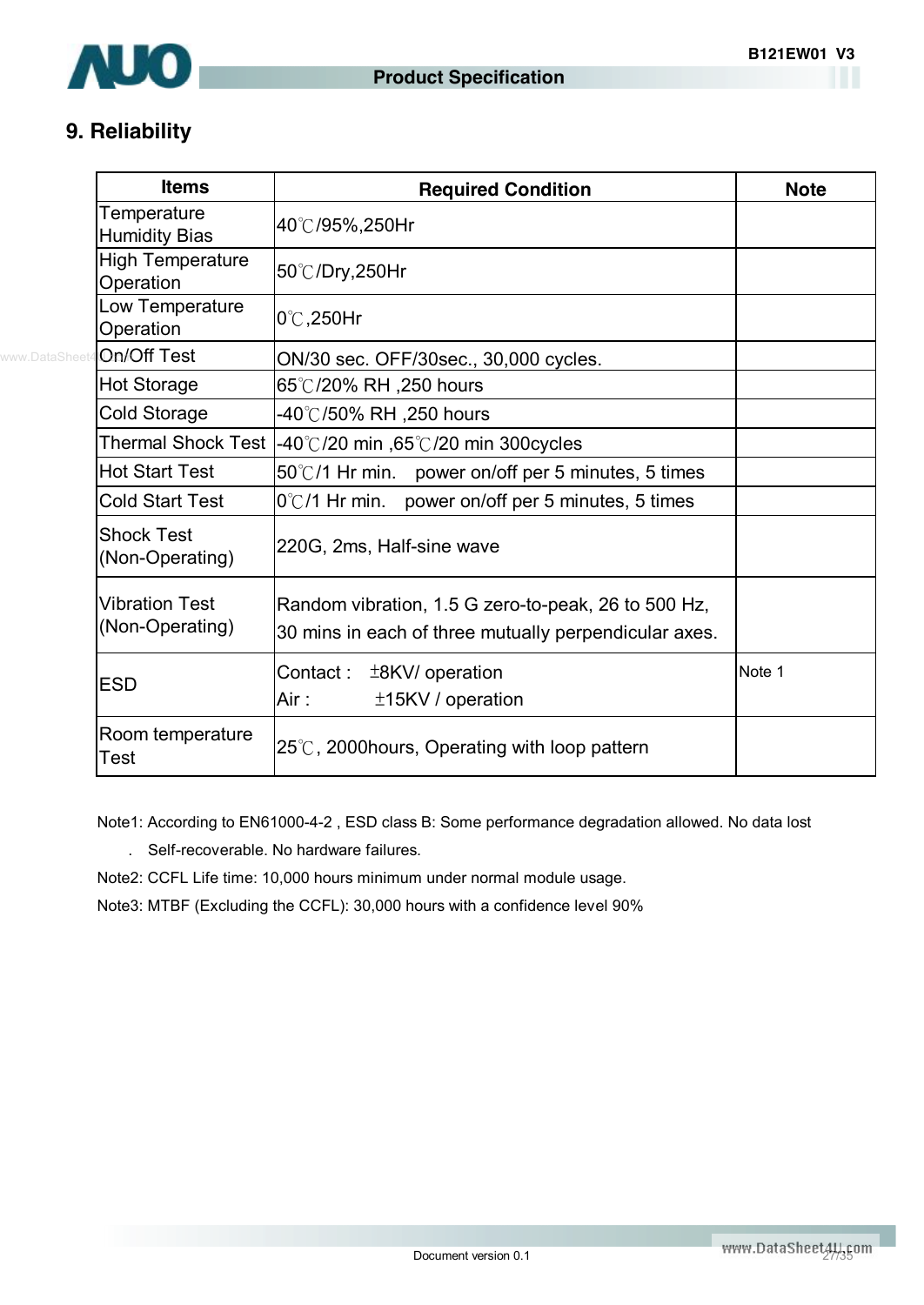### **10. Mechanical Characteristics**

### **10.1 LCM Outline Dimension**

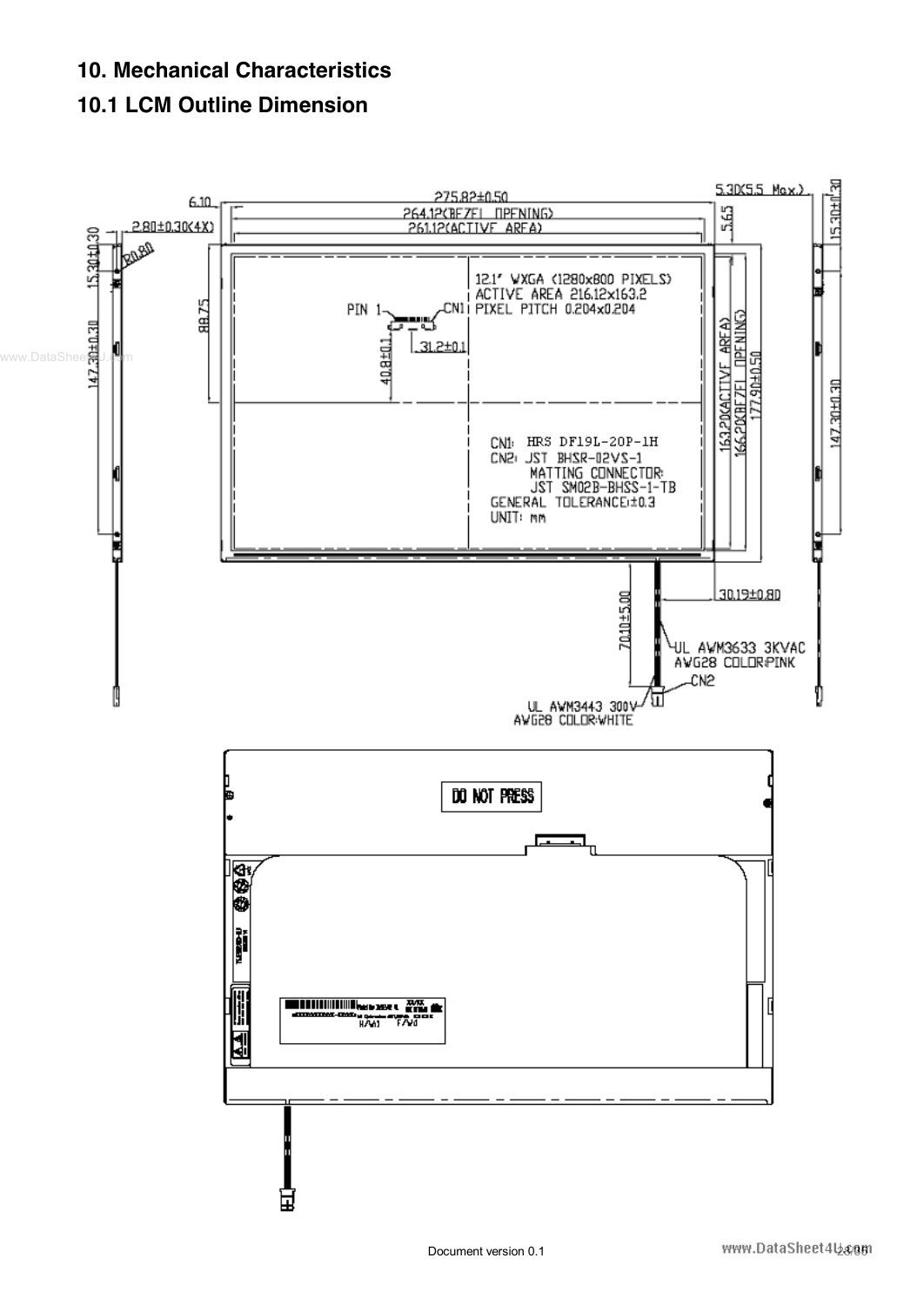## **10.2 Screw Hole Depth and Center Position**

Screw hole minimum depth, from side surface =2.5 mm (See drawing)

Screw hole center location, from front surface =  $3.7 \pm 0.2$ mm (See drawing) Screw Torque: Maximum 2.5 kgf-cm



www.DataSheet4U.com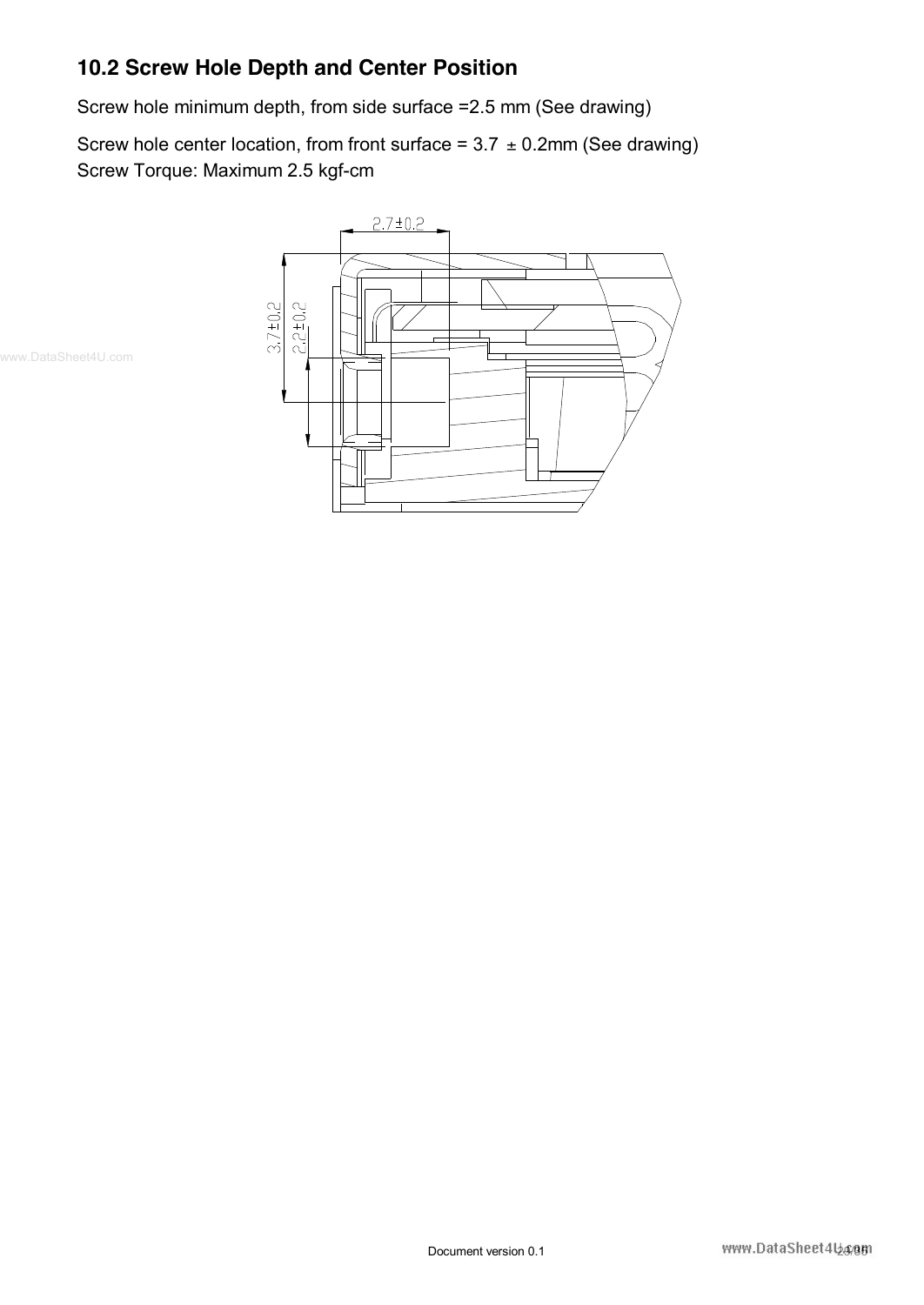## **11. Shipping and Package**

## **11.1 Shipping Label Format**



#### **Note 1:**

| <b>IC Combination</b>       | <b>Control Code</b> | <b>H/W</b> |  |  |
|-----------------------------|---------------------|------------|--|--|
| Source IC:NT<br>Gate IC: NT | <b>OAXXX</b>        | OΑ         |  |  |
| lSource TSB<br>Gate IC: NEC | 1AXXX               | 1Α         |  |  |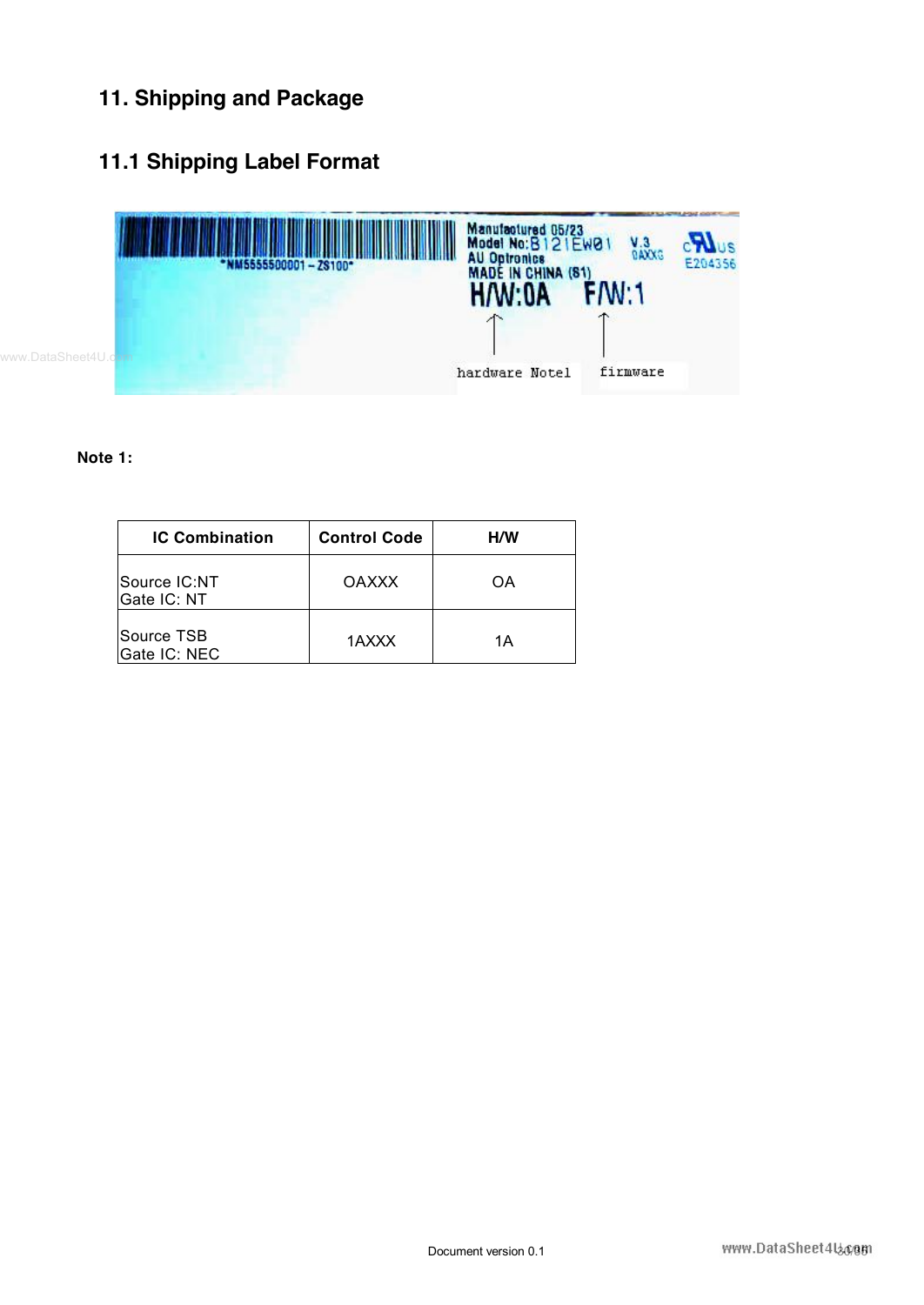### **11.2. Carton package**

The outside dimension of carton is 486 (L)mm x 286 (W)mm x 360 (H)mm



### **11.3 Shipping package of palletizing sequence**



Note : Limit of box palletizing = Max 3 layers(ship and stock conditions)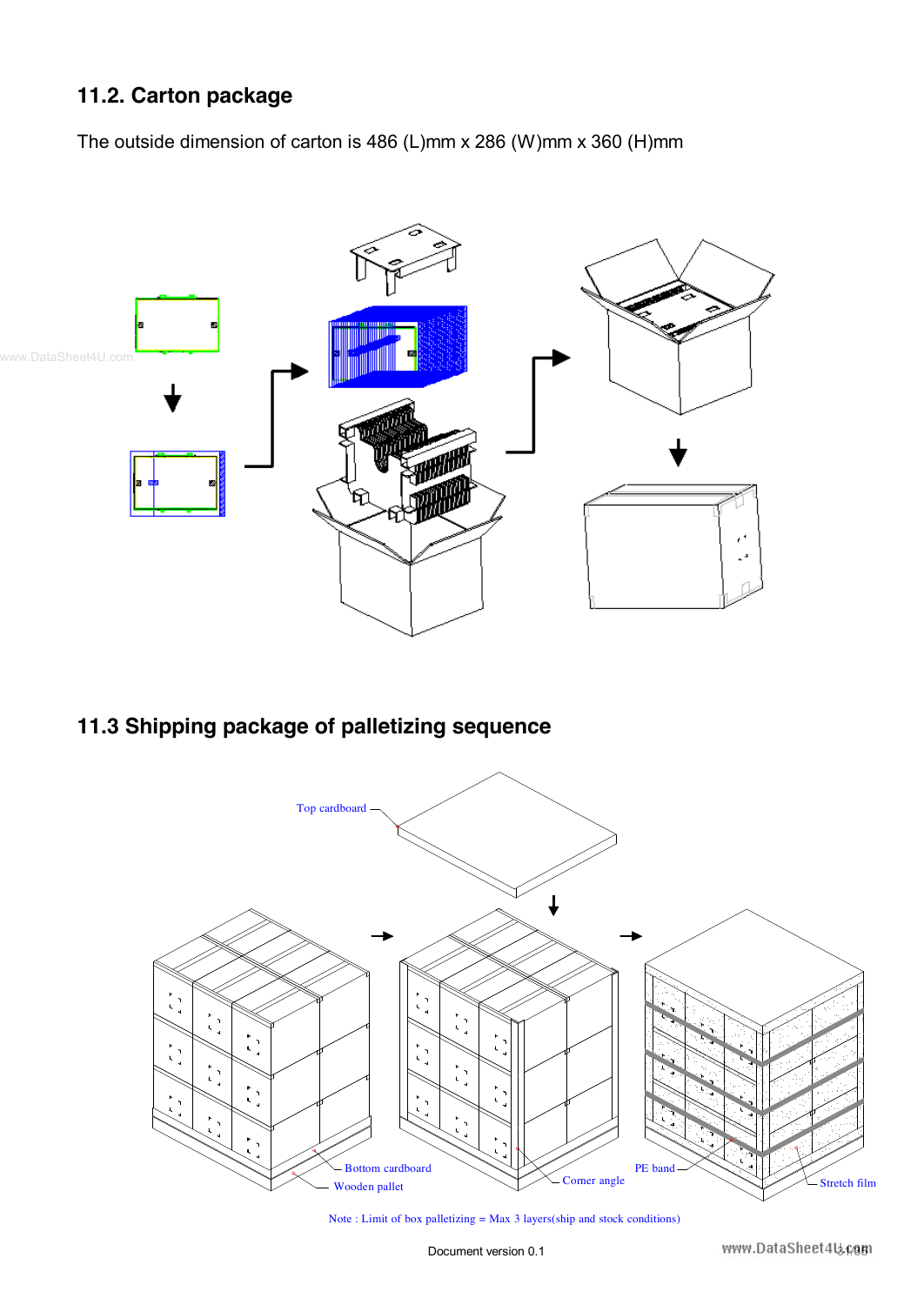# **12. Appendix: EDID description**

|              | <b>HEX</b>           | <b>FUNCTION</b>            | Value<br><b>HEX</b> | Value<br><b>BIN</b> | Value<br><b>DEC</b> | <b>Notes</b>                   |
|--------------|----------------------|----------------------------|---------------------|---------------------|---------------------|--------------------------------|
|              |                      |                            |                     |                     |                     |                                |
|              | 00                   | Header                     | 00                  | 00000000            | 0                   |                                |
|              | 01                   |                            | <b>FF</b>           | 11111111            | 255                 |                                |
|              | 02                   |                            | <b>FF</b>           | 11111111            | 255                 |                                |
|              | 03                   |                            | <b>FF</b>           | 11111111            | 255                 |                                |
|              | 04                   |                            | <b>FF</b>           | 11111111            | 255                 |                                |
| www.DataShee | $^{4}$ 05 $^{\circ}$ |                            | <b>FF</b>           | 11111111            | 255                 |                                |
|              | 06                   |                            | <b>FF</b>           | 11111111            | 255                 |                                |
|              | 07                   |                            | 00                  | 00000000            | 0                   |                                |
|              | 08                   | EISA Manuf. Code LSB       | 06                  | 00000110            | 6                   |                                |
|              | 09                   | Compressed ASCII           | <b>AF</b>           | 10101111            | 175                 |                                |
|              | 0A                   | Panel size, resolution     | 14                  | 00010100            | 20                  | Panel size and resolution      |
|              | 0B                   | Module number, version     | 13                  | 00010011            | 19                  | Model and version number       |
|              | OC                   |                            | 00                  | 00000000            | $\pmb{0}$           | <b>Fixed code</b>              |
|              | 0 <sub>D</sub>       |                            | 00                  | 00000000            | $\pmb{0}$           | <b>Fixed code</b>              |
|              | 0E                   |                            | 00                  | 00000000            | $\pmb{0}$           | <b>Fixed code</b>              |
|              | 0F                   |                            | 00                  | 00000000            | $\pmb{0}$           | <b>Fixed code</b>              |
|              | 10                   | Week of manufacture        | 01                  | 00000001            | $\mathbf{1}$        | Week 01                        |
|              | 11                   | Year of manufacture        | 0F                  | 00001111            | 15                  | 15(2005-1990=15)               |
|              | 12                   | <b>EDID Structure Ver.</b> | 01                  | 00000001            | $\mathbf{1}$        |                                |
|              | 13                   | EDID revision #            | 03                  | 00000011            | 3                   |                                |
|              | 14                   | Video input definition     | 80                  | 10000000            | 128                 | Digital Input                  |
|              | 15                   | Max H image size           | 1A                  | 00011010            | 26                  | 26.112cm                       |
|              | 16                   | Max V image size           | 10                  | 00010000            | 16                  | 16.32cm                        |
|              | 17                   | Display Gamma              | 78                  | 01111000            | 120                 | Gamma 2.2                      |
|              | 18                   | Feature support            | 0A                  | 00001010            | 10                  | no DPMS, Active off, RGB color |
|              | 19                   | Red/Green low bits         | 30                  | 00110000            | 48                  |                                |
|              | 1A                   | <b>Blue/White low bits</b> | 25                  | 00100101            | 37                  |                                |
|              | 1B                   | Red x/ high bits           | 98                  | 10011000            | 152                 | Rx=0.594                       |
|              | 1 <sub>C</sub>       | Red y                      | 55                  | 01010101            | 85                  | Ry=0.335                       |
|              | 1D                   | Green x                    | 54                  | 01010100            | 84                  | $Gx = 0.328$                   |
|              | <b>1E</b>            | Green y                    | 88                  | 10001000            | 136                 | Gy=0.531                       |
|              | 1F                   | <b>Blue x</b>              | 27                  | 00100111            | 39                  | Bx=0.152                       |
|              | 20                   | <b>Blue y</b>              | 24                  | 00100100            | 36                  | By=0.143                       |
|              | 21                   | White x                    | 50                  | 01010000            | 80                  | Wx=0.313                       |
|              | 22                   | White y                    | 54                  | 01010100            | 84                  | Wy=0.329                       |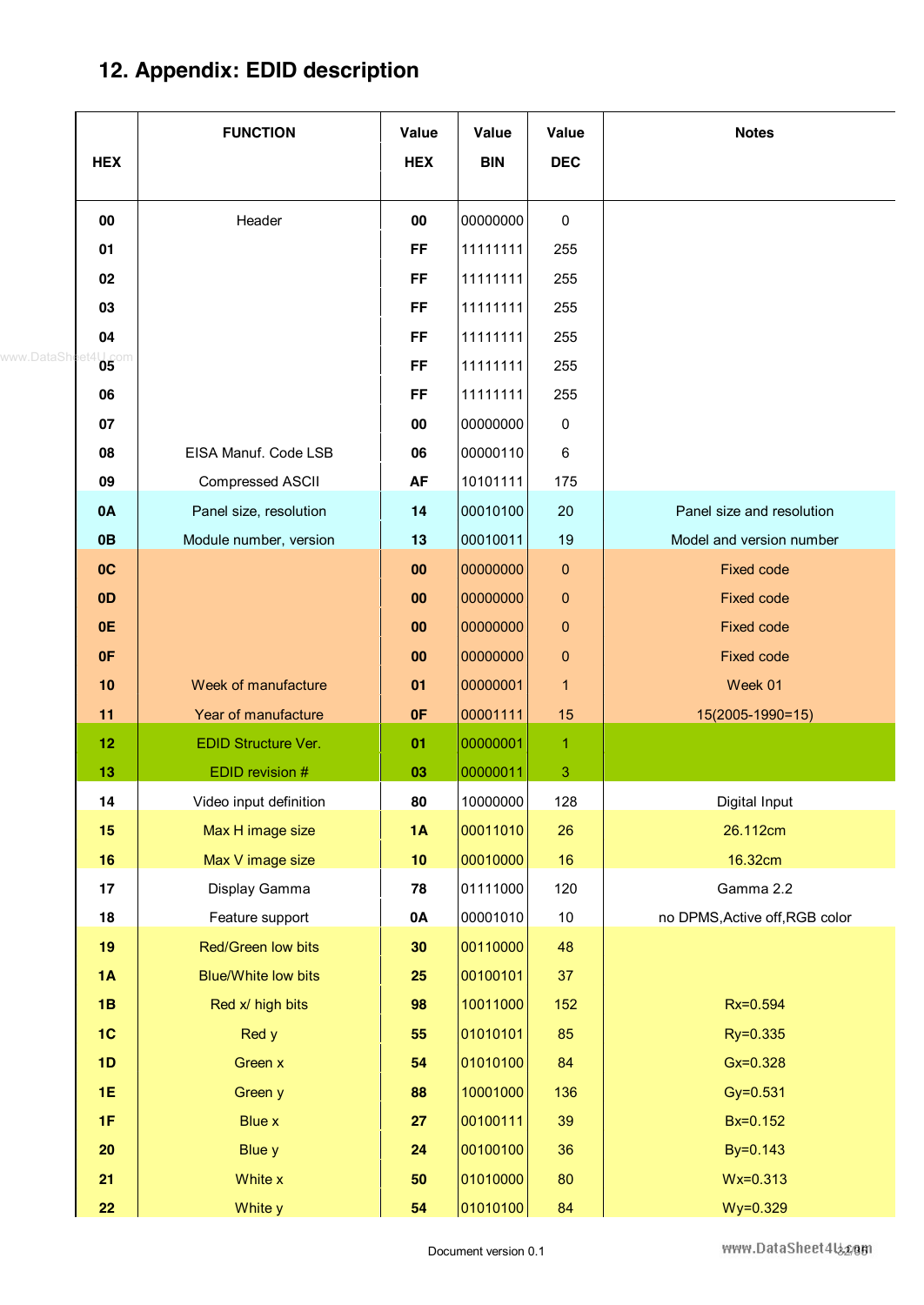|              | 23         | Established timing 1                  | 00        | 00000000                         | 0          | unused                                         |
|--------------|------------|---------------------------------------|-----------|----------------------------------|------------|------------------------------------------------|
|              | 24         | Established timing 2                  | 00        | 00000000                         | 0          |                                                |
|              | 25         | Manufacturer's Timing                 | 00        | 00000000                         | 0          |                                                |
|              | 26         | Standard timing #1                    | 01        | 00000001                         | 1          | unused                                         |
|              | 27         |                                       | 01        | 00000001                         | 1          |                                                |
|              | 28         | Standard timing #2                    | 01        | 00000001                         | 1          |                                                |
|              | 29         |                                       | 01        | 00000001                         | 1          |                                                |
|              | 2A         | Standard timing #3                    | 01        | 00000001                         | 1          |                                                |
|              | 2B         |                                       | 01        | 00000001                         | 1          |                                                |
|              | 2C         | Standard timing #4                    | 01        | 00000001                         | 1          |                                                |
| www.DataShee | $20^\circ$ |                                       | 01        | 00000001                         | 1          |                                                |
|              | 2E         | Standard timing #5                    | 01        | 00000001                         | 1          |                                                |
|              | 2F         |                                       | 01        | 00000001                         | 1          |                                                |
|              | 30         | Standard timing #6                    | 01        | 00000001                         | 1          |                                                |
|              | 31         |                                       | 01        | 00000001                         | 1          |                                                |
|              | 32         | Standard timing #7                    | 01        | 00000001                         | 1          |                                                |
|              | 33         |                                       | 01        | 00000001                         | 1          |                                                |
|              | 34         | Standard timing #8                    | 01        | 00000001                         | 1          |                                                |
|              | 35         |                                       | 01        | 00000001                         | 1          |                                                |
|              | 36         | Pixel Clock/10,000 (LSB)              | EA        | 11101010                         | 234        | Timing Descriptor #1                           |
|              | 37         | Pixel Clock/10,000 (MSB)              | <b>1A</b> | 00011010                         | 26         | 1280x800 @60 mode:pixel clock=68.9MHz          |
|              | 38         | Horiz. Active pixels(Lower 8 bits)    | 00        | 00000000                         | 0          | Horiz active=1280 pixels                       |
|              | 39         | Horiz.Blanking (Lower 8 bits)         | 80        | 10000000                         | 128        | Horiz blanking=128 pixels                      |
|              |            | Horiz. Active pixels: Horiz. Blanking | 50        |                                  |            |                                                |
|              | 3A         | (Upper4:4 bits)                       |           | 01010000                         | 80         |                                                |
|              | 3B         |                                       | 20        | 00100000                         | 32         | Vertcal active=800 lines                       |
|              | 3C         |                                       | 10        | 00010000                         | 16         | Vertical blanking=16 lines                     |
|              |            | Vert. Active pixels: Vert. Blanking   | 30        | 00110000                         |            |                                                |
|              | 3D         | (Upper4:4 bits)                       |           |                                  | 48         |                                                |
|              | 3E         |                                       | 15        | 00010101                         | 21         | Horiz sync. Offset=21 pixels                   |
|              | 3F         |                                       | 20        | 00100000                         | 32         | Horiz sync. Pulse Width=32 pixels              |
|              |            | Vert. Sync. Offset=xx lines, Sync     | 44        | 01000100                         |            | Verti sync. Offset=4 lines, Sync Width=4 lines |
|              | 40         | Width=xx lines                        |           |                                  | 68         |                                                |
|              | 41         | Horz. Ver. Sync/Width (upper 2 bits)  | 00        | 00000000                         | $\pmb{0}$  |                                                |
|              | 42         | Hori. Image size (Lower 8 bits)       | 05        | 00000101                         | $\sqrt{5}$ | Hori image size = $261.12$ mm                  |
|              | 43         | Vert. Image size (Lower 8 bits)       | A3        | 10100011                         | 163        | Verti image size = 163.2mm                     |
|              |            | Hori. Image size : Vert. Image size   | 10        | 00010000                         |            |                                                |
|              | 44         | (Upper 4 bits)                        |           |                                  | 16         |                                                |
|              | 45         |                                       | 00        | 00000000                         | 0          | Horizontal Border = 0                          |
|              | 46         |                                       | 00        | 00000000                         | 0          | Vertical Border = 0                            |
|              | 47         |                                       | 18        | 00011000<br>Document version 0.1 | 24         | www.DataSheet4ls3/881                          |
|              |            |                                       |           |                                  |            |                                                |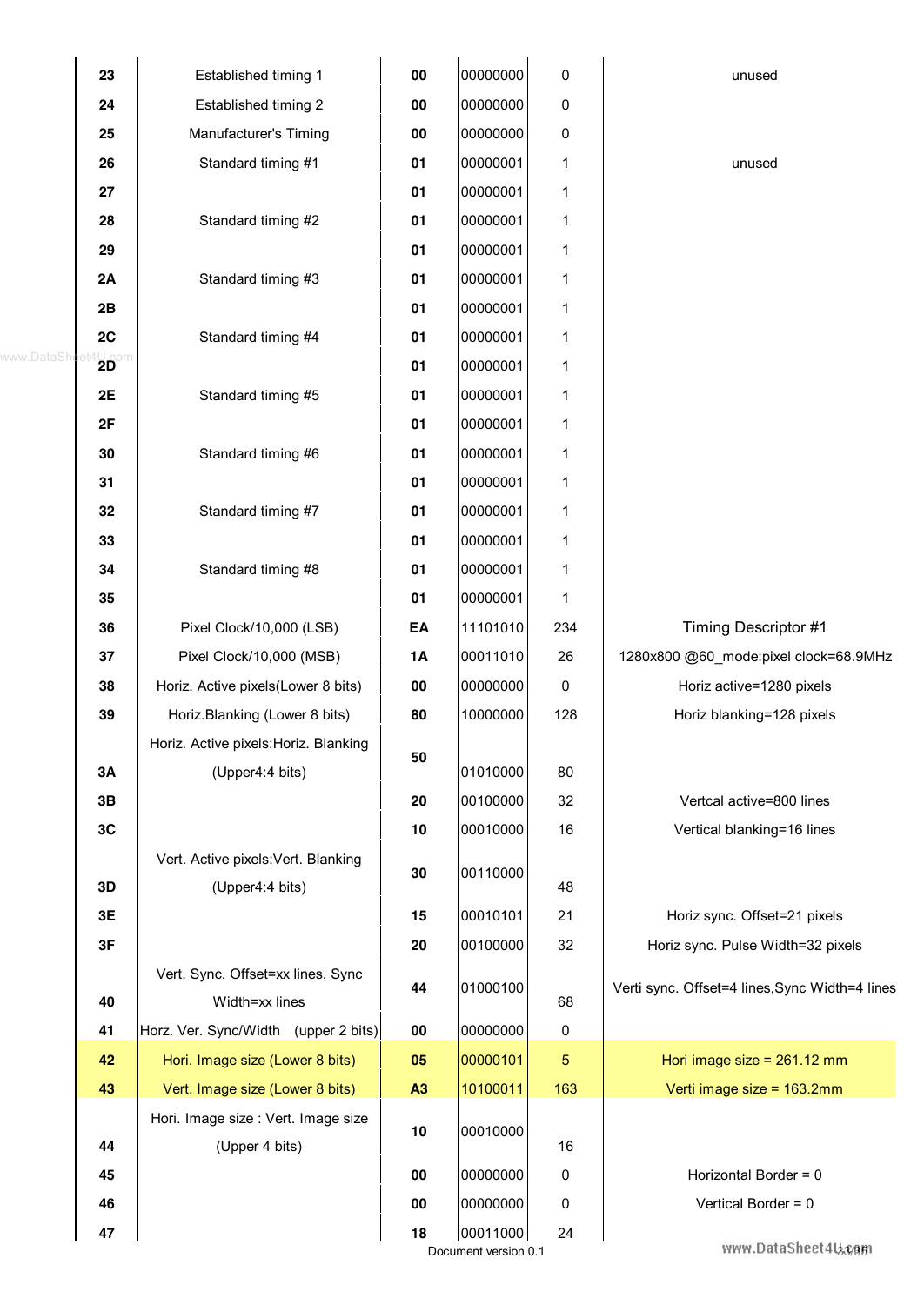|             | 48        | Detailed timing/monitor    | 00            | 00000000 | $\pmb{0}$   |                           |
|-------------|-----------|----------------------------|---------------|----------|-------------|---------------------------|
|             | 49        | descriptor #2              | 00            | 00000000 | $\pmb{0}$   |                           |
|             | 4A        |                            | 00            | 00000000 | $\pmb{0}$   |                           |
|             | 4B        |                            | 0F            | 00001111 | 15          |                           |
|             | 4C        |                            | 00            | 00000000 | $\mathbf 0$ |                           |
|             | 4D        |                            | 00            | 00000000 | $\pmb{0}$   |                           |
|             | <b>4E</b> |                            | 00            | 00000000 | $\mathbf 0$ |                           |
|             | 4F        |                            | 00            | 00000000 | $\pmb{0}$   |                           |
|             | 50        |                            | 00            | 00000000 | $\pmb{0}$   |                           |
|             | 51        |                            | 00            | 00000000 | $\pmb{0}$   |                           |
| www.DataShe | 52        |                            | 00            | 00000000 | $\pmb{0}$   |                           |
|             | 53        |                            | 00            | 00000000 | $\pmb{0}$   |                           |
|             | 54        |                            | 00            | 00000000 | $\pmb{0}$   |                           |
|             | 55        |                            | 00            | 00000000 | $\pmb{0}$   |                           |
|             | 56        |                            | 00            | 00000000 | $\pmb{0}$   |                           |
|             | 57        |                            | 00            | 00000000 | $\pmb{0}$   |                           |
|             | 58        |                            | 00            | 00000000 | $\pmb{0}$   |                           |
|             | 59        |                            | 20            | 00100000 | 32          |                           |
|             | 5A        | Flag                       | 00            | 00000000 | 0           | Ascii Data String: AUO    |
|             | 5B        | Flag                       | 00            | 00000000 | 0           |                           |
|             | 5C        | Flag                       | 00            | 00000000 | 0           |                           |
|             | 5D        |                            | <b>FE</b>     | 11111110 | 254         |                           |
|             | 5E        |                            | ${\bf 00}$    | 00000000 | $\pmb{0}$   |                           |
|             | 5F        | <b>LCD Vendor</b>          | 41            | 01000001 | 65          | A                         |
|             | 60        | <b>LCD Vendor</b>          | 55            | 01010101 | 85          | $\sf U$                   |
|             | 61        | <b>LCD Vendor</b>          | $4\mathsf{F}$ | 01001111 | 79          | $\mathsf O$               |
|             | 62        |                            | 0A            | 00001010 | 10          |                           |
|             | 63        |                            | 20            | 00100000 | 32          |                           |
|             | 64        |                            | 20            | 00100000 | 32          |                           |
|             | 65        |                            | 20            | 00100000 | 32          |                           |
|             | 66        |                            | 20            | 00100000 | 32          |                           |
|             | 67        |                            | 20            | 00100000 | 32          |                           |
|             | 68        |                            | 20            | 00100000 | 32          |                           |
|             | 69        |                            | 20            | 00100000 | 32          |                           |
|             | 6A        |                            | 20            | 00100000 | 32          |                           |
|             | 6B        |                            | 20            | 00100000 | 32          |                           |
|             | 6C        | Flag                       | $\bf{00}$     | 00000000 | 0           | Monitor Name: B121EW01 V3 |
|             | 6D        | Flag                       | 00            | 00000000 | $\pmb{0}$   |                           |
|             | 6E        | Flag                       | $\bf{00}$     | 00000000 | 0           |                           |
|             | 6F        | Data type tag:ASCII string | FE.           | 11111110 | 254         |                           |